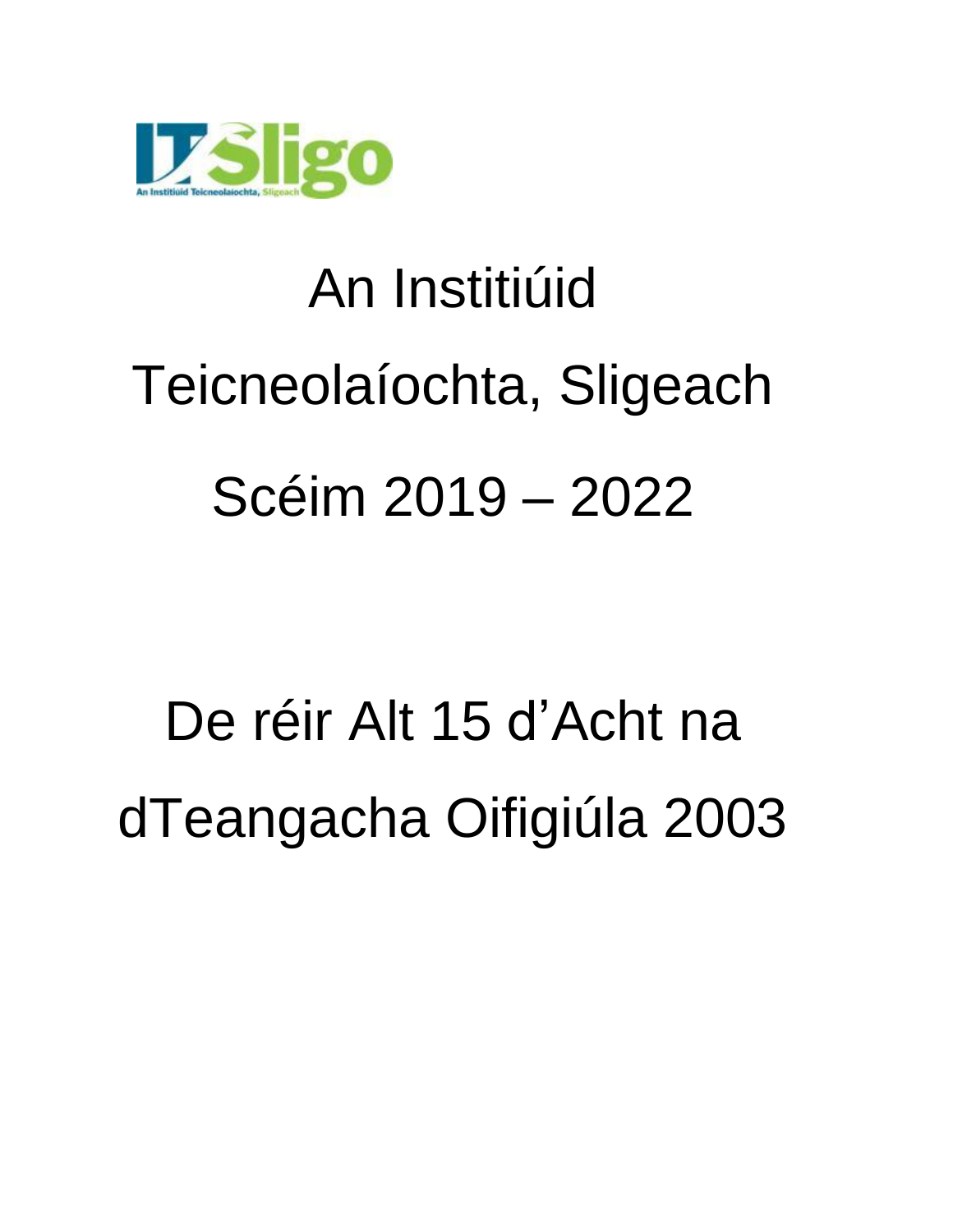### **Clár**

| 1              |       |                                                                             |  |
|----------------|-------|-----------------------------------------------------------------------------|--|
|                | 1.1   |                                                                             |  |
|                | 1.2   |                                                                             |  |
|                | 1.3   |                                                                             |  |
|                | 1.4   |                                                                             |  |
|                | 1.5   |                                                                             |  |
|                | 1.5.1 |                                                                             |  |
|                |       |                                                                             |  |
|                |       |                                                                             |  |
|                |       |                                                                             |  |
|                |       |                                                                             |  |
| $\overline{2}$ |       | Measúnú ar a mhéad agus atá fáil ar sheirbhísí trí Ghaeilge cheana féin  11 |  |
|                | 2.1   | Measúnú ginearálta ar leibhéal na seirbhísí Gaeilge san Institiúid          |  |
|                |       |                                                                             |  |
|                | 2.2   |                                                                             |  |
|                |       |                                                                             |  |
|                | 2.3   |                                                                             |  |
|                | 2.4   |                                                                             |  |
|                | 2.5   |                                                                             |  |
|                | 2.6   |                                                                             |  |
|                | 2.6.1 |                                                                             |  |
|                | 2.6.2 |                                                                             |  |
|                | 2.6.3 |                                                                             |  |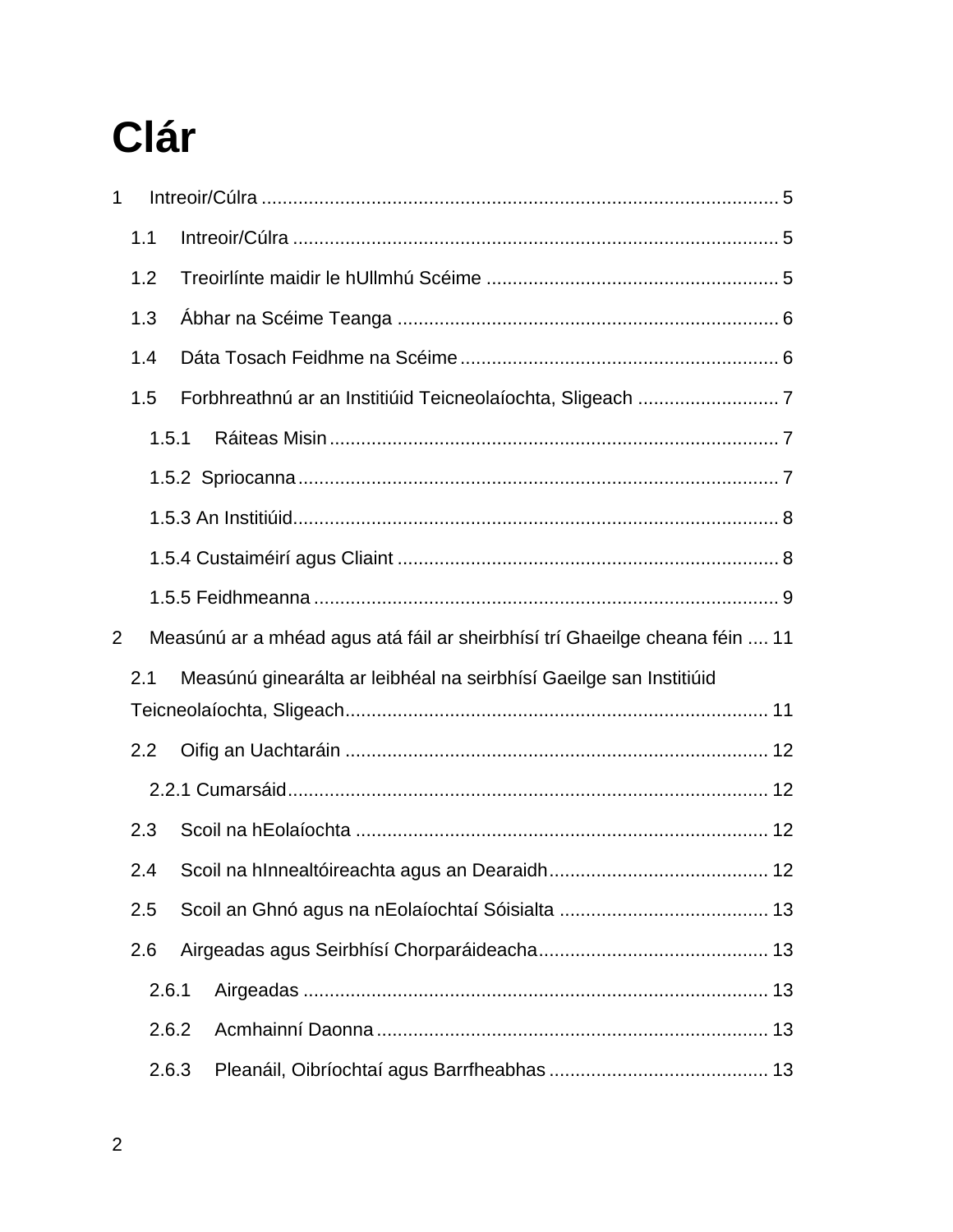|   | 2.7 |       |  |                                                                   |  |
|---|-----|-------|--|-------------------------------------------------------------------|--|
|   |     | 2.7.1 |  |                                                                   |  |
|   |     | 2.7.2 |  |                                                                   |  |
|   | 2.8 |       |  |                                                                   |  |
|   |     | 2.8.1 |  |                                                                   |  |
|   |     | 2.8.2 |  |                                                                   |  |
|   |     | 2.8.3 |  |                                                                   |  |
|   |     | 2.8.4 |  |                                                                   |  |
|   |     |       |  |                                                                   |  |
|   | 2.9 |       |  |                                                                   |  |
|   |     |       |  |                                                                   |  |
|   |     |       |  |                                                                   |  |
| 3 |     |       |  | Feabhas a Chur ar Sheirbhísí atá le Soláthar go Dátheangach 17    |  |
|   | 3.1 |       |  |                                                                   |  |
|   | 3.2 |       |  | Grúpa Oibre Gaeilge na hInstitiúide Teicneolaíochta, Sligeach  17 |  |
|   | 3.3 |       |  |                                                                   |  |
|   |     |       |  | 18                                                                |  |
|   |     | 3.3.2 |  | Foirmeacha iarratais / Bróisiúir / Bileoga Eolais  18             |  |
|   |     | 3.3.3 |  |                                                                   |  |
|   |     | 3.3.4 |  |                                                                   |  |
|   |     | 3.3.5 |  |                                                                   |  |
|   |     | 3.3.6 |  |                                                                   |  |
|   |     | 3.3.7 |  |                                                                   |  |
|   |     | 3.3.8 |  |                                                                   |  |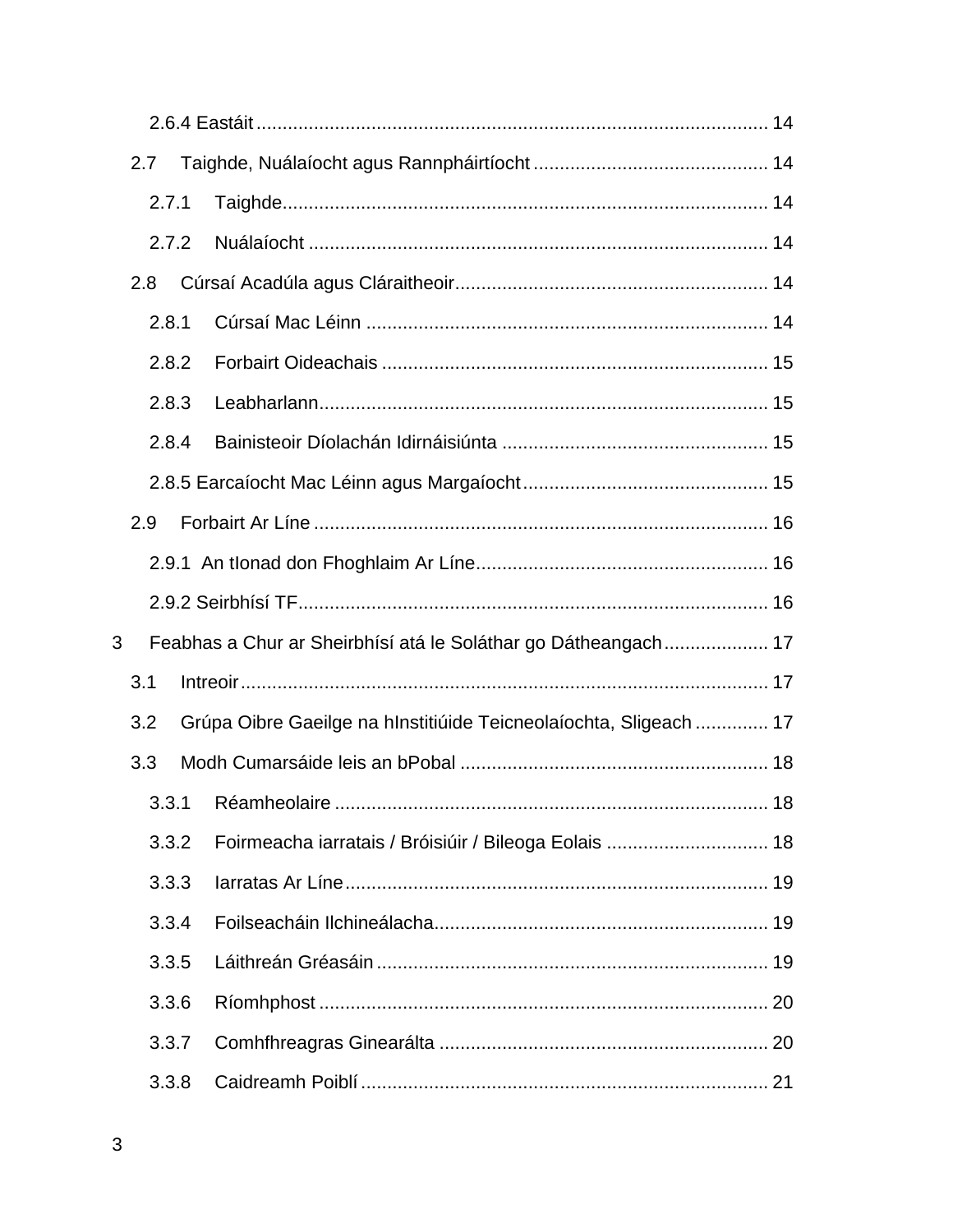| 3.4 Aistriúchán agus Seirbhísí Tacaíochta eile don Ghaeilge 21                |  |
|-------------------------------------------------------------------------------|--|
|                                                                               |  |
| 3.5.1 Oiliúint, Forbairt agus Tacaíocht do Ghrúpa Oibre na Gaeilge 22         |  |
| 3.5.2 Oiliúint, Forbairt agus Tacaíocht dóibh siúd a bhfuil dearcadh dearfach |  |
|                                                                               |  |
|                                                                               |  |
|                                                                               |  |
|                                                                               |  |
|                                                                               |  |
|                                                                               |  |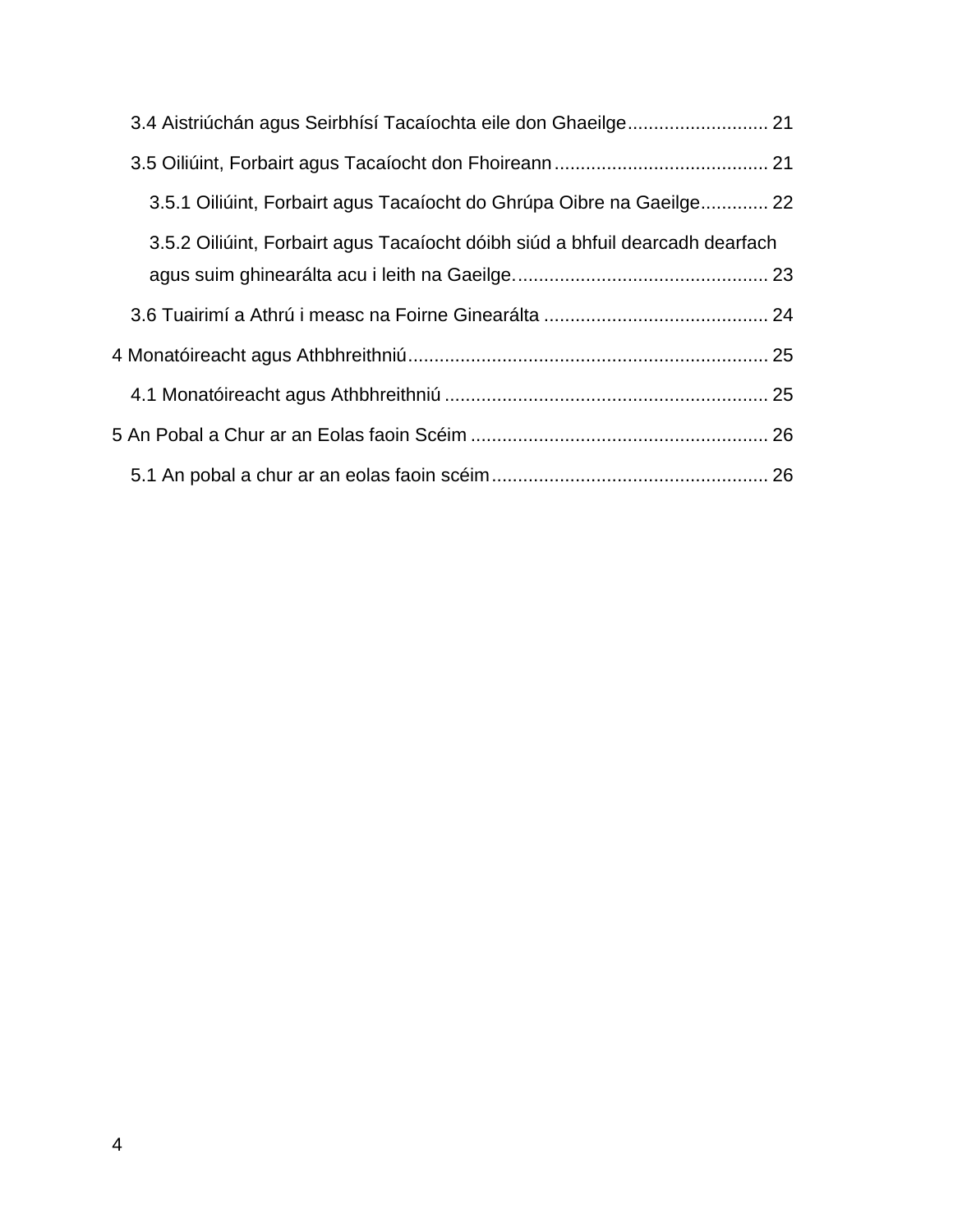### <span id="page-4-0"></span>**1 Intreoir/Cúlra**

#### <span id="page-4-1"></span>**1.1 Intreoir/Cúlra**

Chuir an Institiúid Teicneolaíochta, Sligeach an scéim seo i dtoll a chéile de réir Alt 15 d"Acht na dTeangacha Oifigiúla 2003 (dá ngairtear "an tAcht" ina dhiaidh seo). Déanann Alt 15 foráil do chomhlachtaí poiblí dréacht-scéim reachtúil a ullmhú ina sonrófar na seirbhísí a chuirfidh siad ar fáil:

- trí mheán na Gaeilge amháin,
- trí mheán an Bhéarla amháin, agus
- trí mheán na Gaeilge agus an Bhéarla araon

Ní mór do chomhlachtaí poiblí freisin cur síos a dhéanamh ar na bearta atá le glacadh acu chun a dhearbhú go ndéanfar aon seirbhísí nach soláthraíonn an comhlacht trí mheán na Gaeilge a sholáthar amhlaidh laistigh de thréimhse ama atá aontaithe.

#### <span id="page-4-2"></span>**1.2 Treoirlínte maidir le hUllmhú Scéime**

Cuireadh an scéim seo i dtoll a chéile ag féachaint do na treoirlínte a d"fhoilsigh an tAire Cultúir, Oidhreachta agus Gaeltachta.

Cuireadh fógra poiblí sa Sligo Champion ar an 13 Feabhra 2018 de réir Alt 13 inar tugadh cuireadh d"aon pháirtí leasmhar uiríoll a dhéanamh i ndáil le hullmhú na dréacht-scéime de réir Alt 15. (Féach Aguisín I) Ní bhfuarthas aon uiríoll ón bpobal.

Cuireadh fógra ar thairseach ríomhphoist fhoireann an champais ar an Luan 9 Aibreán inar tugadh cuireadh d"aon bhall foirne a mbeadh suim acu ann freastal ar chruinniú chun plé a dhéanamh ar bhealaí chun tacú leis an nGaeilge san Institiúid (Féach Aguisín I). D"fhreastail líon beag den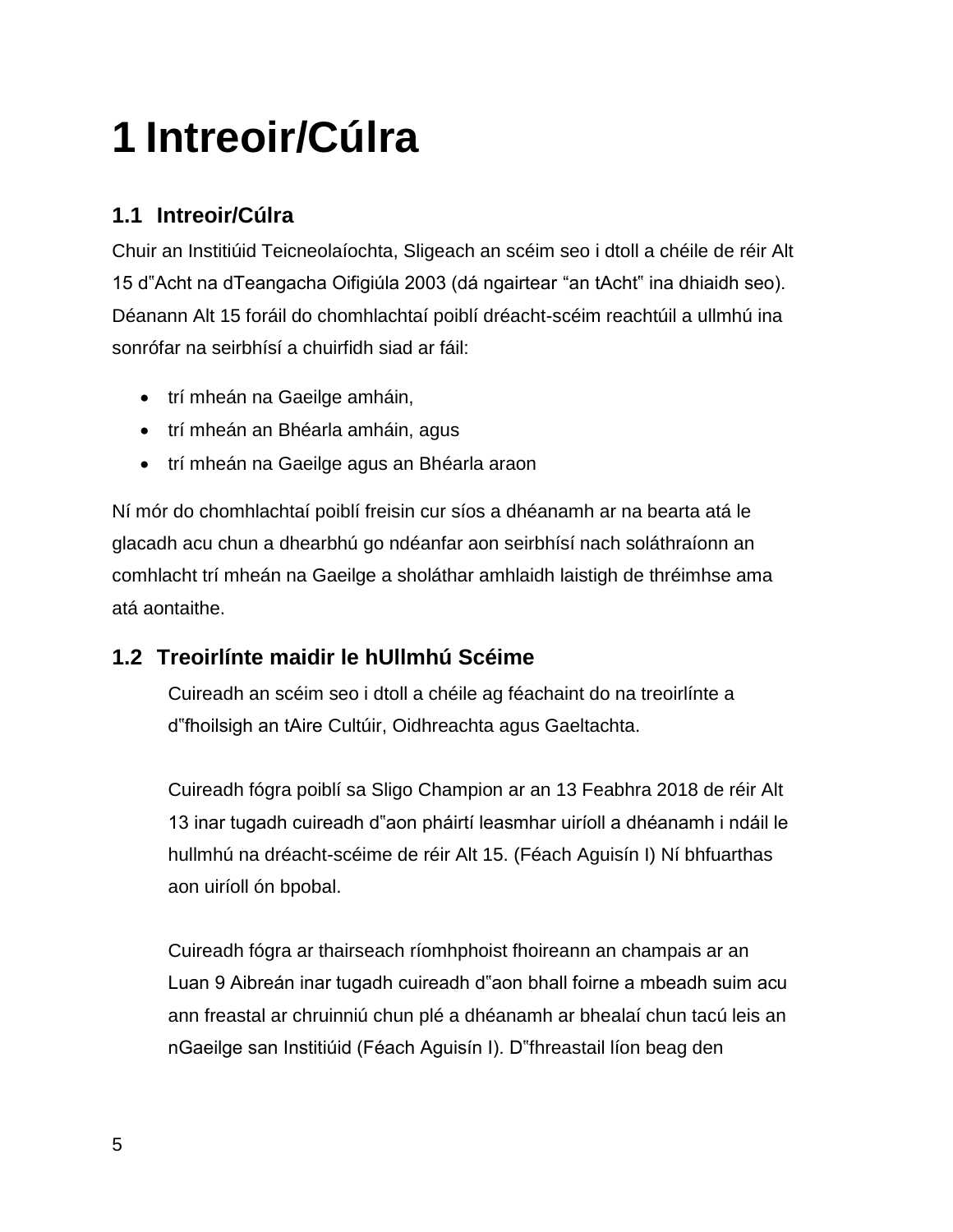fhoireann ar an gcruinniú seo agus phléigh siad bealaí ina bhféadfaí seirbhísí i nGaeilge agus úsáid na Gaeilge san Institiúid a fheabhsú.

Seoladh ríomhphost trí Aontas na Mac Léinn ar an Luan 9 Aibreán inar tugadh cuireadh do mhic léinn moltaí a chur ar aghaidh chuig Leabharlannaí na hInstitiúide maidir le seirbhísí trí Ghaeilge nó úsáid na Gaeilge (Féach Aguisín I). Go dtí seo, d'fhreagair mac léinn amháin maidir le moltaí chun an Ghaeilge a chur chun cinn ar an gcampas.

#### <span id="page-5-0"></span>**1.3 Ábhar na Scéime Teanga**

Is i trí mheán an Bhéarla a chuirtear seirbhísí ar fáil san Institiúid Teicneolaíochta, Sligeach i láthair na huaire. Tá Gaeilge labhartha ag líon teoranta den fhoireann agus Gaeilge scríofa ag líon níos lú fós. Is iad seo tosaíochtaí na Scéime:

- An t-éileamh ar sheirbhísí trí Ghaeilge a mheas agus monatóireacht ar dhéanamh air
- Feasacht a chruthú i measc na foirne maidir le hábhar agus cuspóir na scéime
- Oiliúint a chur ar fáil do bhaill foirne chun go mbeidís in ann an Ghaeilge a úsáid
- Cloí le rialacháin an Achta
- Cinntiú go gcuirfear an Scéim i bhfeidhm go héifeachtach agus go gcuirfear i gcrích na gealltanais a tugadh

#### <span id="page-5-1"></span>**1.4 Dáta Tosach Feidhme na Scéime**

Tá an scéim daingnithe ag an Aire Cultúir, Oidhreachta agus Gaeltachta agus beidh éifeacht aici ón 24 Meitheamh 2019. Beidh an scéim i bhfeidhm ar feadh tréimhse 3 bliana ón dáta sin nó go dtí go mbeidh scéim nua daingnithe ag an Aire de bhun Alt 15 den Acht, cibé acu is déanaí.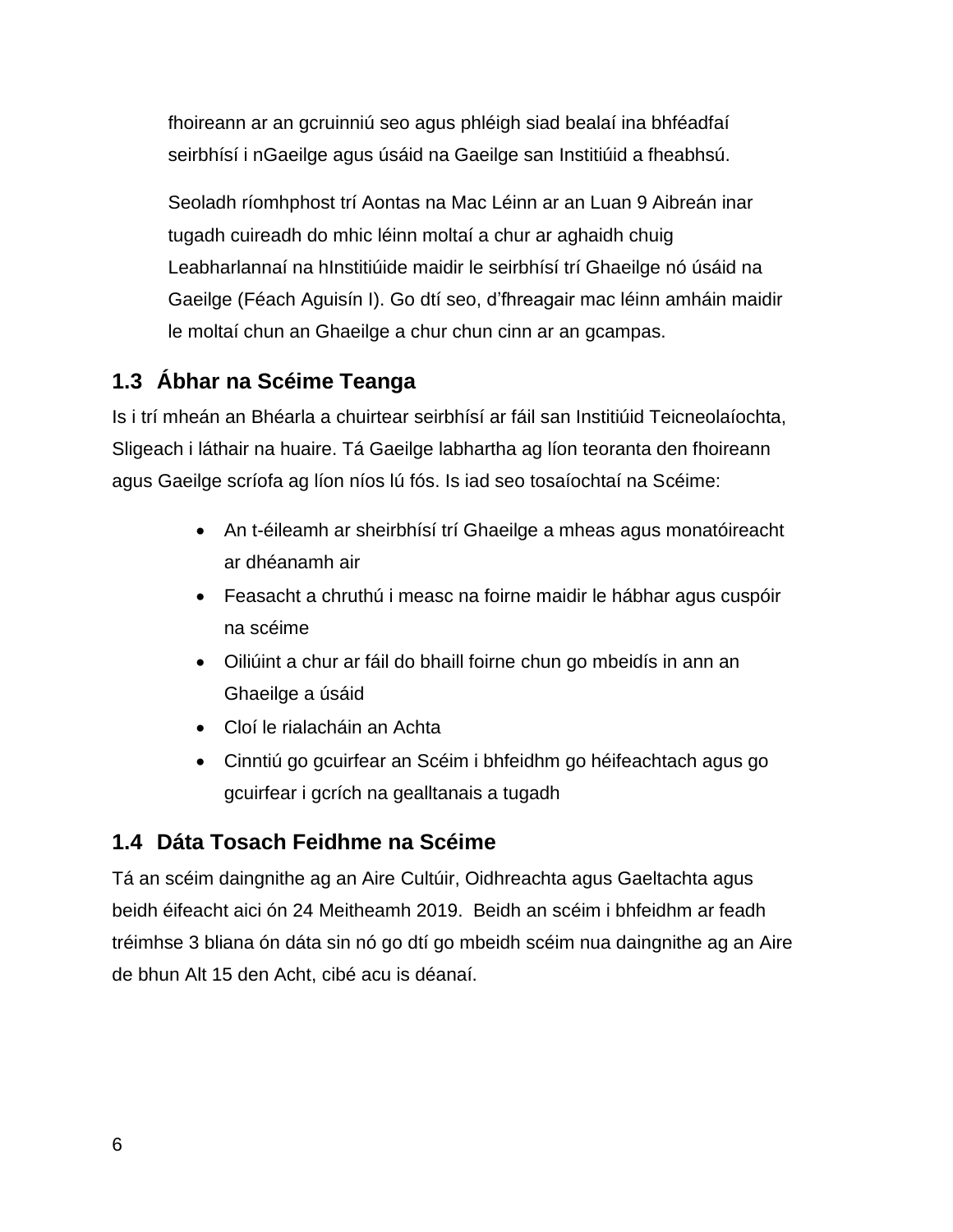#### <span id="page-6-0"></span>**1.5 Forbhreathnú ar an Institiúid Teicneolaíochta, Sligeach**

#### <span id="page-6-1"></span>**1.5.1 Ráiteas Misin**

Tá Ráiteas Misin IT, Sligeach tógtha ón bPlean Straitéiseach 2017-2022:

*"Inbhuanaitheacht gheilleagrach, shóisialta agus timpeallachta a chur chun cinn trí oideachas, trí nuálaíocht agus trí rannpháirtíocht, as a dtagann céimithe nuálacha, muiníneacha atá in ann forbairt an réigiúin agus níos faide i gcéin a stiúradh".*

#### <span id="page-6-2"></span>**1.5.2 Spriocanna**

Ina Plean Straitéise leagann an Institiúid amach sraith spriocanna do na réimsí seo a leanas:

- **Ár Mic Léinn:** An cumas a fhorbairt le bheith in ann a mbealach a dhéanamh i ndomhan casta amach anseo
- **Foghlaim agus Teagasc:** Tacú le forbairt ghairmiúil leanúnach na foirne ar fad. Ceannaireacht i bhfoghlaim le cuidiú teicneolaíochta a choinneáil agus a neartú
- **Taighde, Forbairt agus Nuálaíocht:** Níos mó mac léinn agus ball foirne a chumasú chun taighde a dhéanamh. Aitheantas idirnáisiúnta a fháil i réimsí ríthábhachtacha taighde
- **Comhpháirtíocht & Rannpháirtíocht Sheachtrach:** Comhpháirtíochtaí níos láidre a thógáil le scoileanna dara leibhéal/le Boird Oideachais agus Oiliúna, le fostóirí agus leis an bpobal.
- **Forbairt Gheilleagrach, Shóisialta agus Chultúrtha a Mhúnlú agus Dul i bhFeidhm uirthi:** Próifíl an phobail réigiúnaigh ó thaobh cáilíochtaí oideachais de a ardú. Tacú le fiontraíocht shóisialta, le gnólachtaí nuathionscanta agus le forbairt sa réigiún.
- **Eagrúchán & Rialachas:** Leanúint ar aghaidh ag soláthar rialachas láidir, freagrachta agus próisis chuí.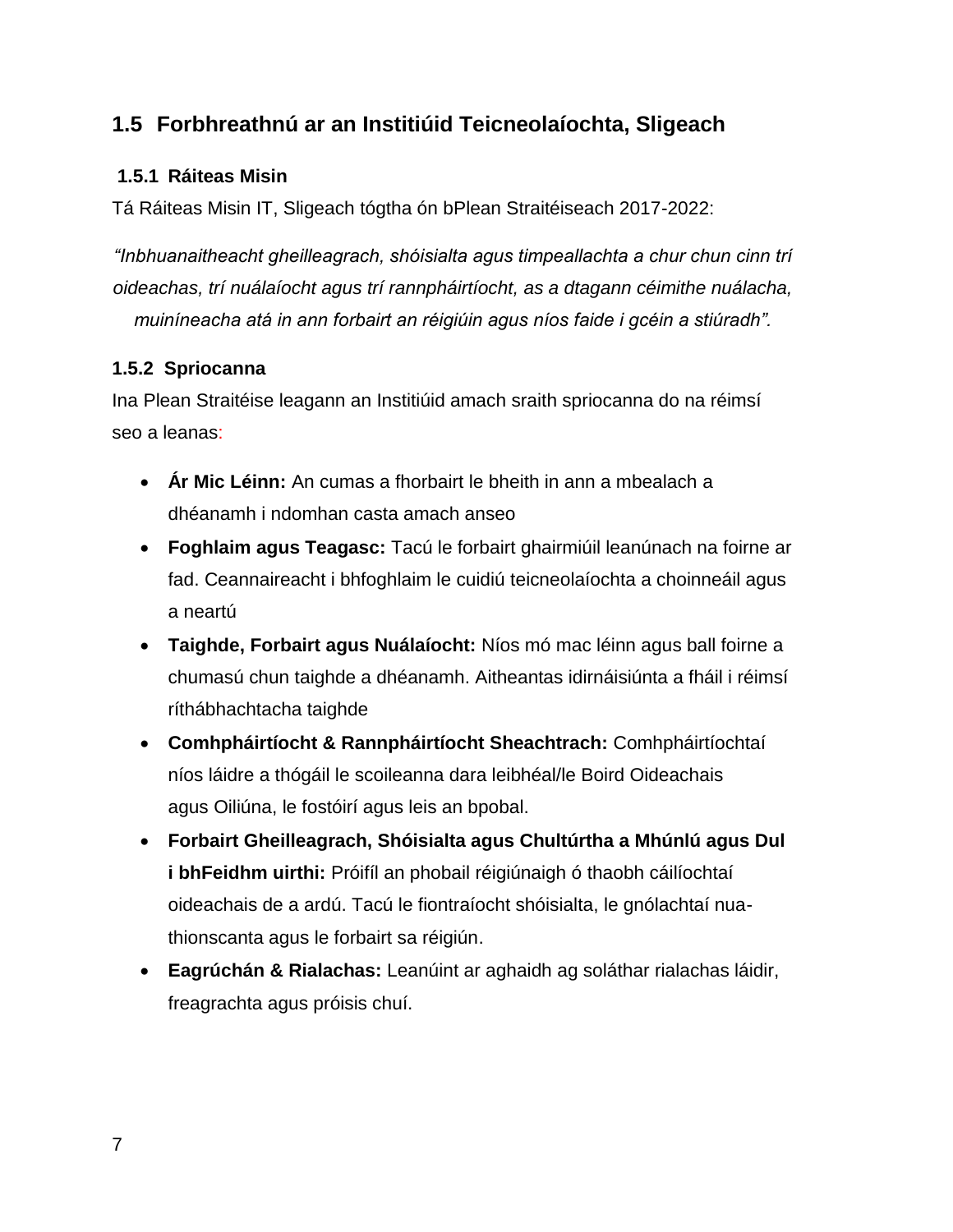#### <span id="page-7-0"></span>**1.5.3 An Institiúid**

Tá athrú ó bhonn tagtha ar an Institiúid Teicneolaíochta, Sligeach ó bunaíodh í sa bhliain 1970 mar Cheardcholáiste Réigiúnach (RTC) ina raibh cúrsaí teastais dhá bhliain á dtairiscint do níos lú ná 100 mac léinn. Anois is institiúid ardoideachais aitheanta í a chuireann cláir ar fáil do bhreis is 6,000 mac léinn. Is institiúid í a spreagann agus a thacaíonn le forbairt réigiún an Iarthuaiscirt, agus a ullmhaíonn céimithe d'earnáil idirnáisiúnta na hoibre. Fágann an borradh sin go bhfuil rochtain ar ardoideachas curtha ar fáil ag an Institiúid san Iarthuaisceart, ar réigiún é nach raibh a leithéid ar fáil ach ar bhonn teoranta ann san am atá thart.

Tá an Institiúid Teicneolaíochta, Sligeach suite ar champas nua aimseartha den chéad scoth a chuireann timpeallacht foghlama agus áiseanna fóillíochta ar an gcaighdeán is airde ar fáil do mhic léinn. Cuireann na trí scoil, Scoil an Ghnó agus na nEolaíochtaí Sóisialta, Scoil na hInnealtóireachta agus an Dearaidh agus Scoil na hEolaíochta, raon clár ar fáil trína mbaintear amach cáilíochtaí ó Leibhéal 6 go Leibhéal 10 ar an gCreat Náisiúnta Cáilíochtaí (NFQ).

Tá athrú as cuimse tagtha ar an gcampas le blianta beaga anuas leis na háiseanna seo a leanas:

- Síneadh suntasach le Learbharlann Yeats
- Foirgneamh Eolaíochta MacMunn
- Páirc 3G agus tuilsoilse
- Síneadh leis an bhfoirgneamh Teicneolaíochta
- Halla Éisteachta Aurivo (280 suíochan)
- Foirgneamh Constance Markievicz athchóiriú ar Scoil an Ghnó agus na nEolaíochtaí Sóisialta

#### <span id="page-7-1"></span>**1.5.4 Custaiméirí agus Cliaint**

Is iad na mic léinn príomhchustaiméirí na hInstitiúide agus tá dualgas cúraim ar leith uirthi ina leith siúd. Bíonn sí i bpáirt freisin le hinstitiúidí agus gníomhaireachtaí oideachais eile agus leis an bpobal trí chéile. Is liosta é seo a leanas dá príomhchustaiméirí agus cliaint, ach ní liosta uileghabhálach é:

An tÚdarás um Ard-Oideachas (HEA)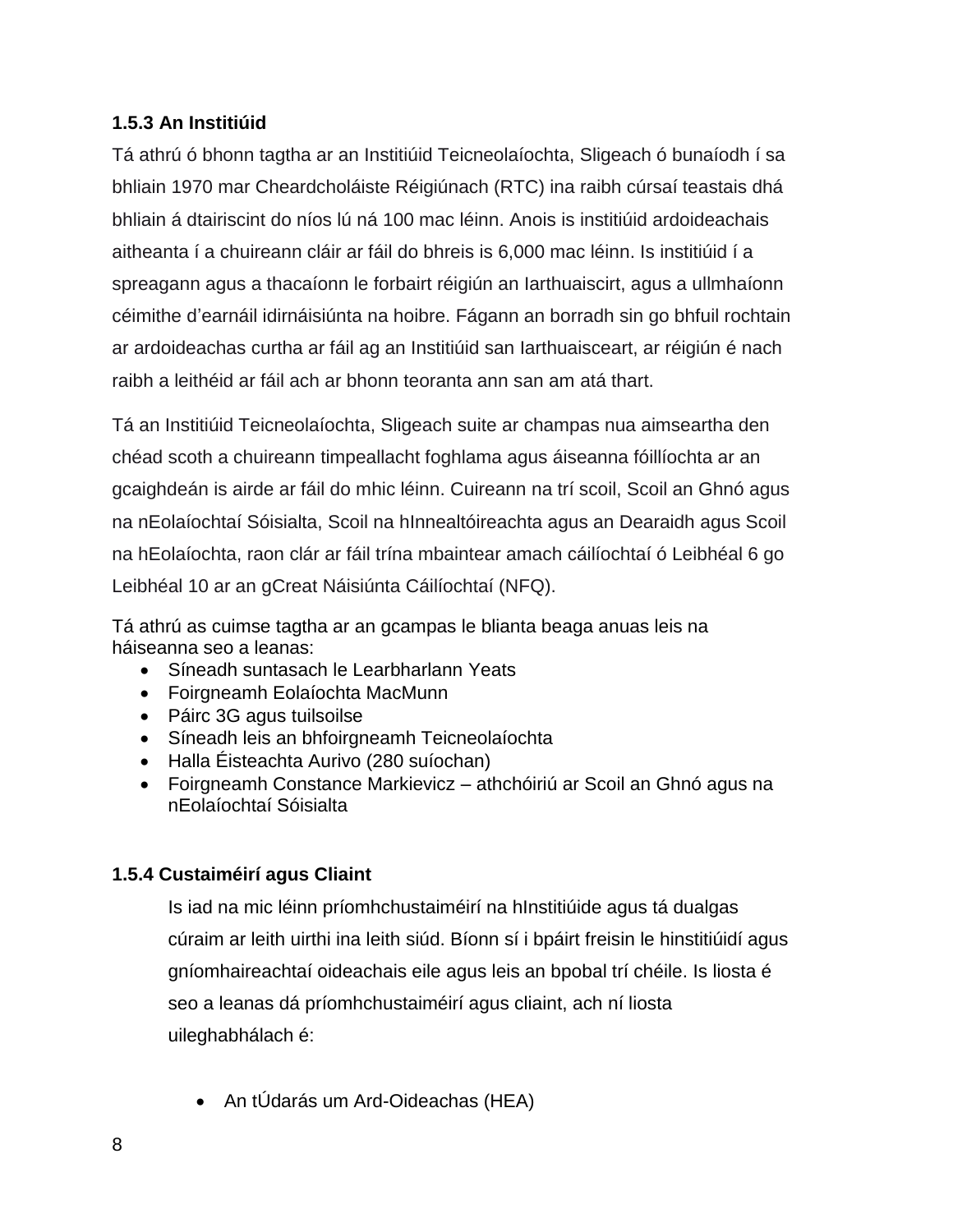- An Roinn Oideachais agus Scileanna
- Dearbhú Cáilíochta agus Cáilíochtaí Éireann (QQI)
- Comhlachas Ardoideachais Theicniúil
- An Chomhairle um Thaighde in Éirinn
- Comhlachas Tráchtála Shligigh
- Boird Oideachais agus Oiliúna
- Comhairlí Contae
- Fiontraíocht Éireann
- Údarás Forbartha Tionscail na hÉireann
- Fáilte Éireann
- An Chomhairle Ealaíon
- Innealtóirí Éireann
- An Chomhairle Mhúinteoireachta
- Braisle Réigiúnach an Iarthair/an Iarthuaiscirt
- Comhaontas Chonnachta Uladh
- Tionól Réigiúnach an Iarthair agus an Iarthuaiscirt
- SOLAS Údarás Breisoideachais agus Oiliúna

#### <span id="page-8-0"></span>**1.5.5 Feidhmeanna**

| Feidhm                          | Gníomh                                    |
|---------------------------------|-------------------------------------------|
| <b>Bord Rialaithe</b>           |                                           |
| An tUachtarán                   | Cumarsáid                                 |
| Eolaíocht                       | Eolaíocht an Chomhshaoil                  |
|                                 | Sláinte agus Na hEolaíochtaí Cothúcháin   |
|                                 | Na hEolaíochtaí Beatha                    |
| Innealtóireacht agus an Dearadh | Na hEalaíona, an Dearadh agus Ailtireacht |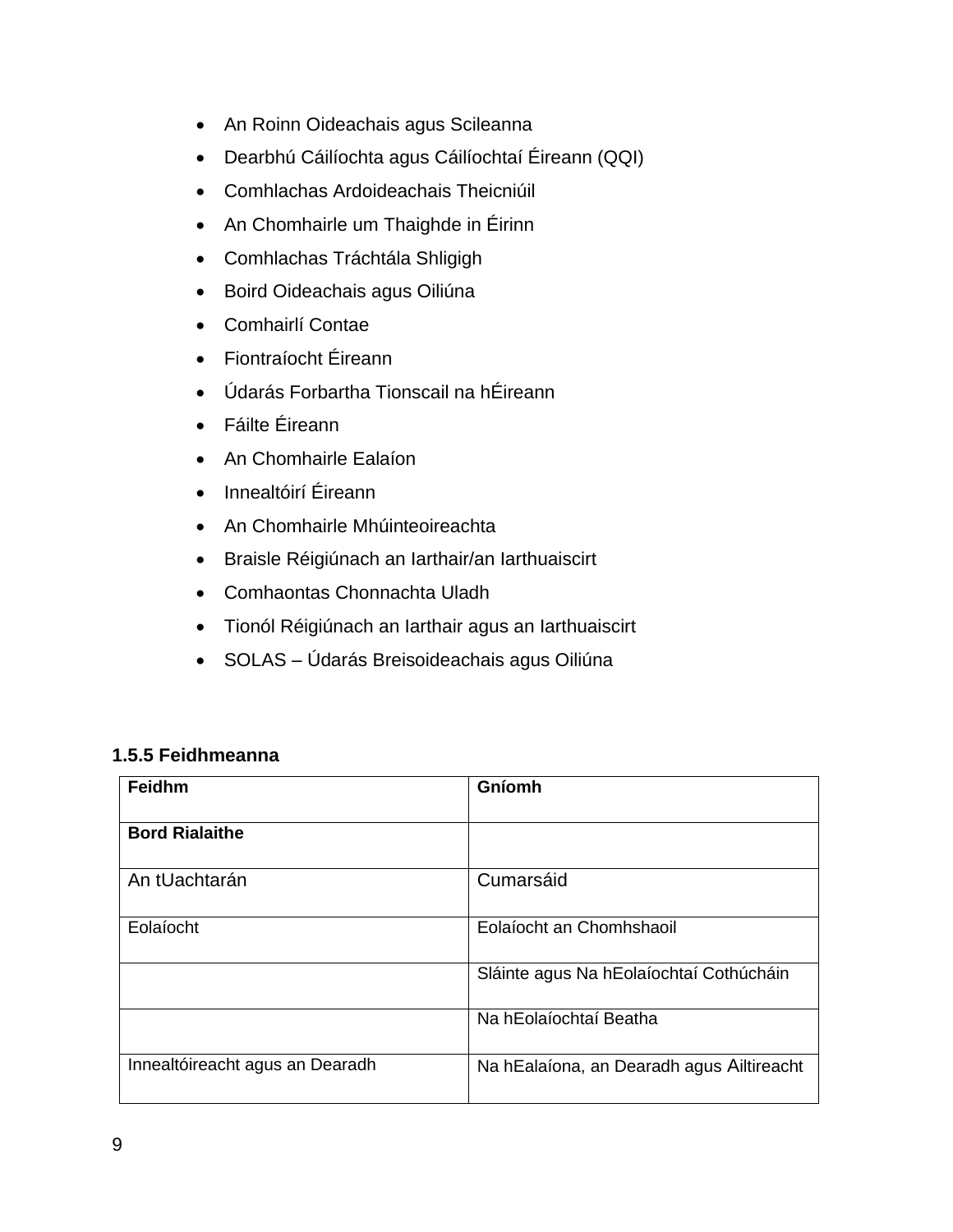|                                          | Ríomhaireacht agus Innealtóireacht       |
|------------------------------------------|------------------------------------------|
|                                          | Leictreonach                             |
|                                          | Innealtóireacht Déantúsaíochta           |
|                                          | Innealtóireacht Mheicitreonach           |
|                                          | Innealtóireacht Shibhialta agus Tógáil   |
| Gnó agus na hEolaíochtaí Sóisialta       | Gnó                                      |
|                                          | Na hEolaíochtaí Sóisialta                |
|                                          | Margaíocht, Turasóireacht agus Spórt     |
| Forbairt Ar Líne                         | An tIonad don Fhoghlaim Ar Líne          |
|                                          | Seirbhísí TF                             |
| Airgeadas agus Seirbhísí Chorparáideacha | Airgeadas                                |
|                                          | Acmhainní Daonna                         |
|                                          | Pleanáil, Oibríochtaí agus Barrfheabhais |
|                                          | Eastáit                                  |
| Taighde, Nuálaíocht agus Rannpháirtíocht | Taighde                                  |
|                                          | Nuálaíocht                               |
| Cúrsaí Acadúla agus Cláraitheoir         | Bainisteoir ar Chúrsaí Mac léinn         |
|                                          | Bainisteoir ar Fhorbairt Oideachais      |
|                                          | Leabharlann                              |
|                                          | Díolacháin Idirnáisiúnta                 |
|                                          | Earcaíocht Mac Léinn agus Margaíocht     |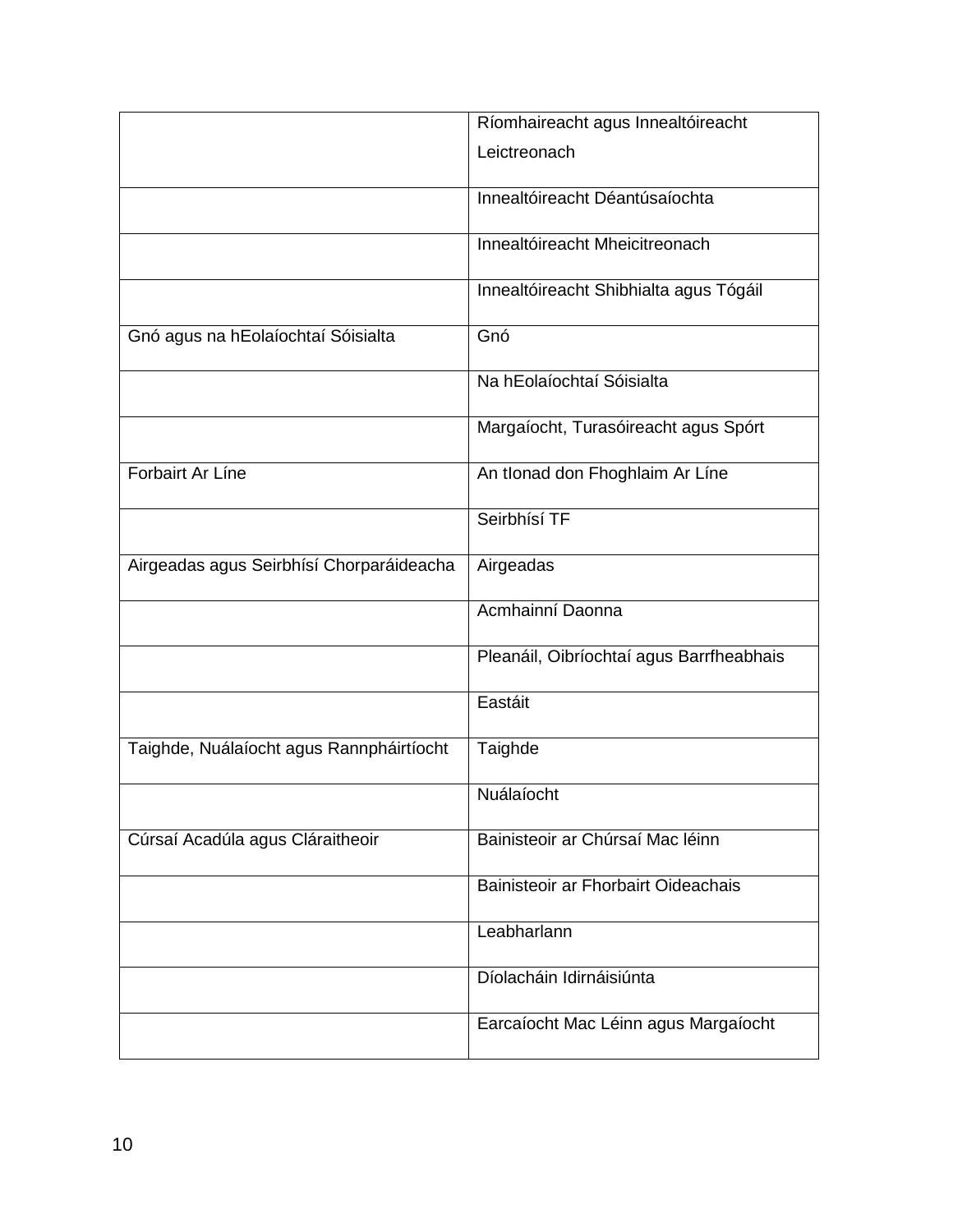## <span id="page-10-0"></span>**2 Measúnú ar a mhéad agus atá fáil ar sheirbhísí trí Ghaeilge cheana féin**

#### <span id="page-10-1"></span>**2.1 Measúnú ginearálta ar leibhéal na seirbhísí Gaeilge san Institiúid Teicneolaíochta, Sligeach**

Is í an phríomhfheidhm atá ag an Acht ná a chinntiú go mbeidh fáil níos fearr ar sheirbhísí poiblí trí Ghaeilge agus go mbeidh siad ar chaighdeán níos airde.

Is í an phríomhfheidhm atá ag an Institiúid Teicneolaíochta, Sligeach cláir oideachais den scoth a chur ar fáil agus faoi láthair is trí mheán an Bhéarla a dhéantar é sin.

Bíonn caidreamh ag an Institiúid le mic léinn, le baill foirne agus leis an bpobal trína feidhm riaracháin agus trí sheirbhísí éagsúla. Áirítear leis na seirbhísí sin an Oifig Iontrála, Oifig na Scrúduithe, Seirbhísí do Mhic Léinn, Seirbhísí Teicneolaíochta Faisnéise agus Leabharlann Yeats. Is trí Bhéarla a chuirtear beagnach gach ceann de na seirbhísí sin ar fáil faoi láthair. Tá mioneisceachtaí ann, leithéidí an chomhéadain ilteangaigh (a n-áirítear Gaeilge leis) ar ghléas iasachtaí féinseirbhíse Mearsheiceála na Leabharlainne.

Cuireann an Institiúid roinnt cáipéisí reachtúla ar fáil. Foilsítear an *Tuarascáil Bhliantúil* agus na *Cuntais Airgeadais* go dátheangach faoi láthair. Cuireann an Institiúid fógraí ar shuíomhanna cosúil le publicjobs.ie ó am go chéile agus d'fhéadfadh sé go mbeadh fógra dátheangach riachtanach.

Tá grúpa beag den fhoireann a bhfuil buneolas acu ar an teanga agus a mbeadh spéis acu oibriú léi agus tríthi. Tá grúpa níos leithne ann a bhfuil meon dearfach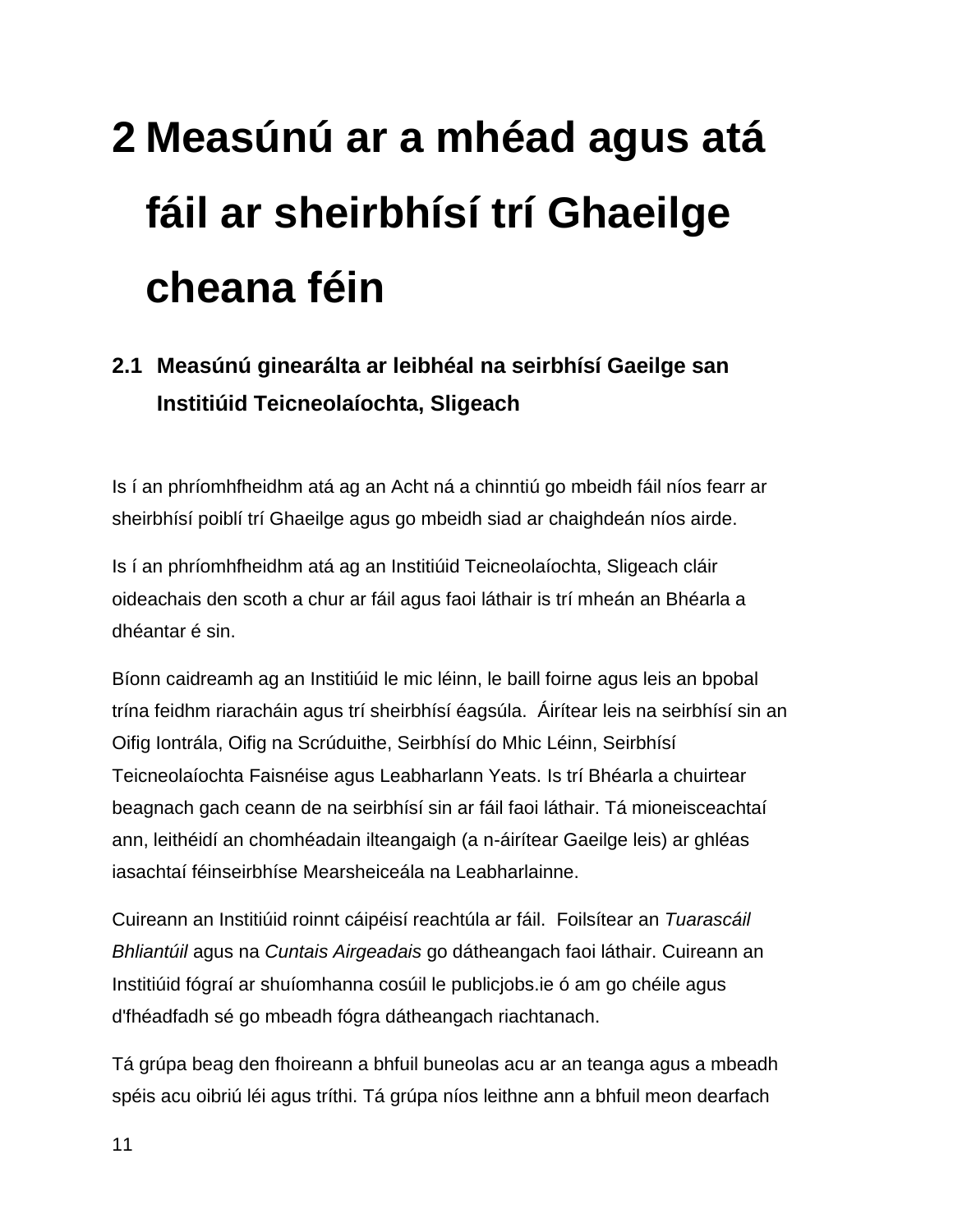acu i leith na teanga. Tá Oifigeach Gaeilge ag Aontas na Mac Léinn. Tá Cumann na Gaeilge ann do mhic léinn freisin.

Leagtar amach thíos an staid maidir le soláthar seirbhísí/gníomhaíochtaí agus leibhéal na seirbhísí atá á gcur ar fáil i nGaeilge ag rannóga éagsúla laistigh den Institiúid.

#### <span id="page-11-0"></span>**2.2 Oifig an Uachtaráin**

#### <span id="page-11-1"></span>**2.2.1 Cumarsáid**

Tá an Bainisteoir Cumarsáide freagrach as cláir cumarsáide inmheánacha agus sheachtracha agus as an gcaidreamh leis na meáin.

Soláthar don Ghaeilge: Tá an bainisteoir Cumarsáide freagrach as an *Tuarascáil Bhliantúil* atá dátheangach, Gaeilge/Béarla a tháirgeadh.

#### <span id="page-11-2"></span>**2.3 Scoil na hEolaíochta**

Cuireann an scoil cláir ar fáil ag leibhéal fochéime agus iarchéime trí Roinn na hEolaíochta Comhshaoil, Roinn na nEolaíochtaí Beatha agus Roinn na Sláinte agus na n-Eolaíochtaí Cothúcháin.

Soláthar don Ghaeilge: Ní chuireann Scoil na hEolaíochta aon seirbhís ar fáil trí Ghaeilge faoi láthair.

#### <span id="page-11-3"></span>**2.4 Scoil na hInnealtóireachta agus an Dearaidh**

Cuireann an scoil cláir ar fáil ag leibhéal fochéime agus iarchéime trí Roinn na Innealtóireachta Meicitreonaí, Ríomhaireacht agus Innealtóireacht Leictreonach, Innealtóireacht Shibhialta agus Tógáil, Innealtóireacht Mheicniúil agus Déantúsaíochta agus Na hEalaíona, an Dearadh agus Ailtireacht.

Soláthar don Ghaeilge: Ní chuireann Scoil na hInnealtóireachta agus an Dearaidh aon seirbhís ar fáil trí Ghaeilge faoi láthair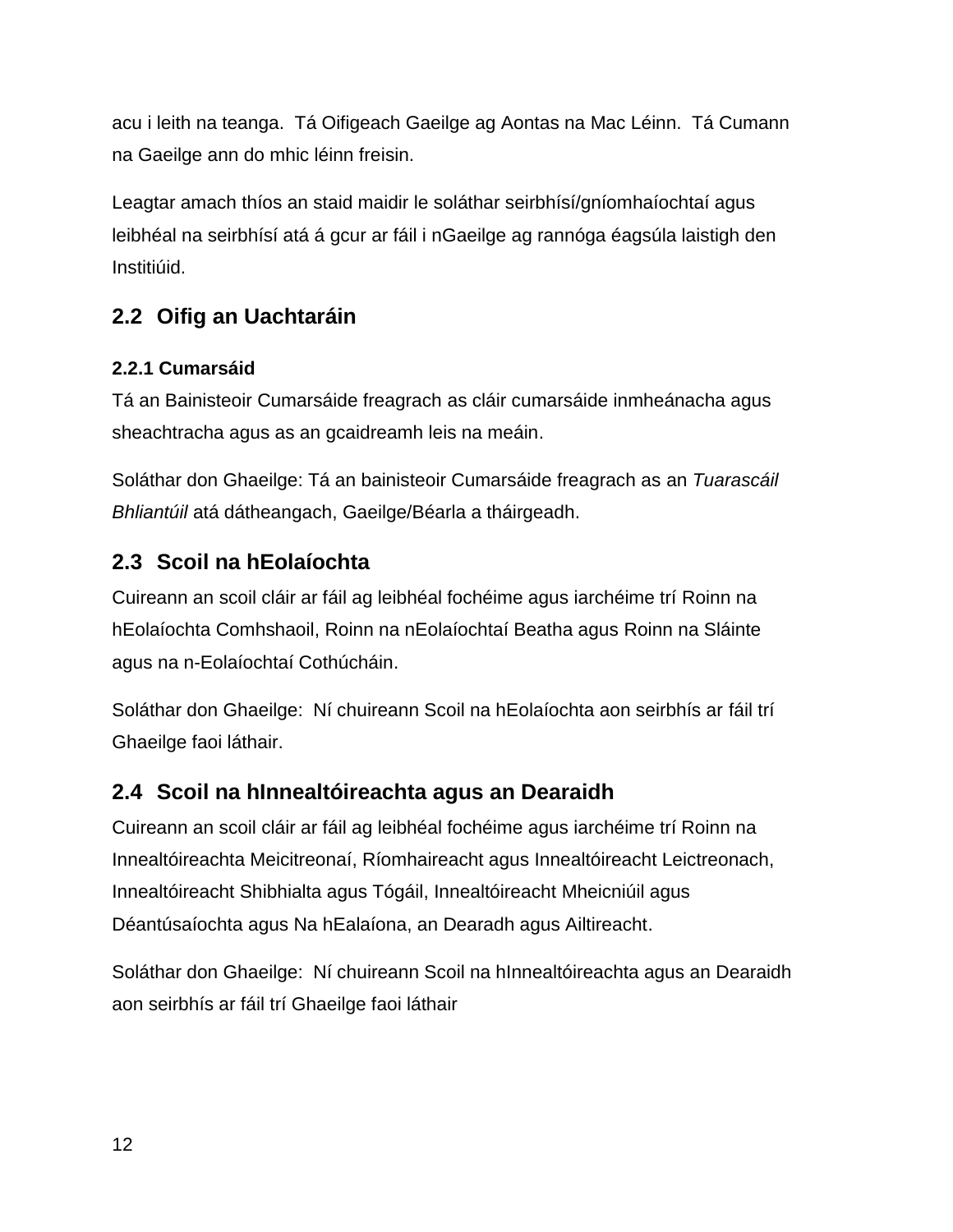#### <span id="page-12-0"></span>**2.5 Scoil an Ghnó agus na nEolaíochtaí Sóisialta**

Cuireann an scoil cláir ar fáil ag leibhéal fochéime agus iarchéime trí Roinn an Ghnó, Roinn na nEolaíochtaí Sóisialta agus Roinn na Margaíochta, na Turasóireachta agus an Spóirt

Soláthar don Ghaeilge: Ní chuireann Scoil an Ghnó agus na nEolaíochtaí Sóisialta aon seirbhís ar fáil trí Ghaeilge faoi láthair

#### <span id="page-12-1"></span>**2.6 Airgeadas agus Seirbhísí Chorparáideacha**

#### <span id="page-12-2"></span>**2.6.1 Airgeadas**

Tá an Roinn Airgeadais freagrach as cuntais na hinstitiúide.

Soláthar don Ghaeilge:

Tá na Cuntais Reachtúla foilsithe go dátheangach.

#### <span id="page-12-3"></span>**2.6.2 Acmhainní Daonna**

Tá an Oifig Acmhainní Daonna freagrach as baill foirne a earcú, oiliúint agus forbairt foirne agus aoisliúntais na foirne.

Soláthar don Ghaeilge:

 Fógraítear poist go dátheangach nuair a n-éilítear é ar shuíomhanna ar líne cosúil le publicjobs.ie

#### <span id="page-12-4"></span>**2.6.3 Pleanáil, Oibríochtaí agus Barrfheabhas**

Soláthar don Ghaeilge:

Ní chuireann an Roinn seo aon seirbhís ar fáil trí Ghaeilge faoi láthair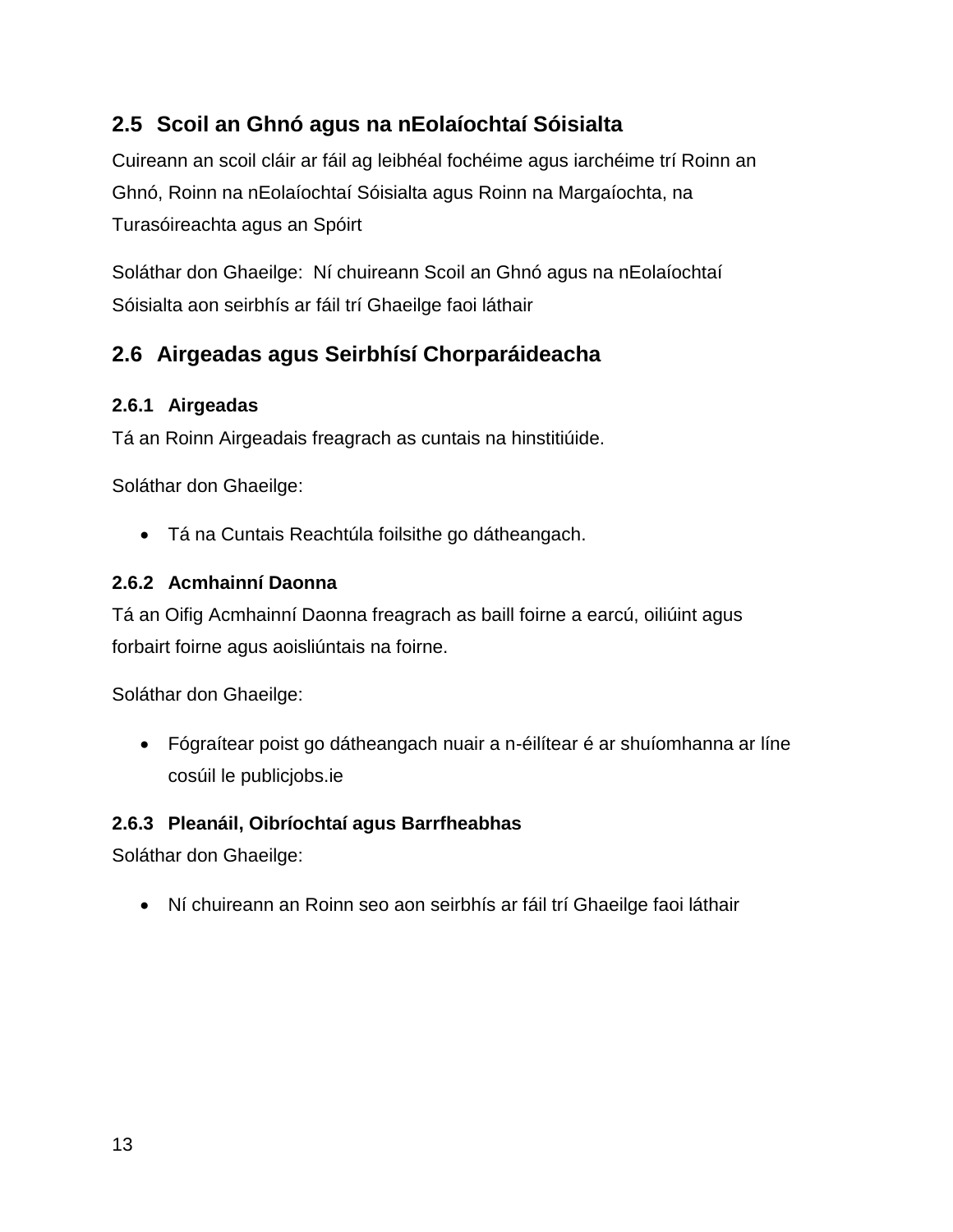#### <span id="page-13-0"></span>**2.6.4 Eastáit**

Tá Oifig na nEastát freagrach as an gcampas fisiciúil, lena n-áirítear foirgnimh, tailte, fóntais, glanadh, cothabháil agus comharthaíocht.

Soláthar don Ghaeilge:

 Tá Oifig na nEastát freagrach as córas comharthaíochta an champais atá dátheangach (Gaeilge/Béarla)

#### <span id="page-13-1"></span>**2.7 Taighde, Nuálaíocht agus Rannpháirtíocht**

#### <span id="page-13-2"></span>**2.7.1 Taighde**

Tacaíonn an Roinn Taighde le taighdeoirí ag an Institiúid agus forbraíonn sí acmhainneacht na hInstitiúide taighde a dhéanamh, ag obair leis an bhfoireann agus mic léinn sna scoileanna acadúla.

Soláthar don Ghaeilge Gaeilge: Ní chuireann an Roinn Taighde aon seirbhís ar fáil trí Ghaeilge faoi láthair

#### <span id="page-13-3"></span>**2.7.2 Nuálaíocht**

Tá an Roinn Nuálaíochta agus Rannpháirtíocht Sheachtrach freagrach as an Ionad Nuálaíochta, ina bhfuil réimse comhlachtaí nuathionscanta. Tá sí freagrach freisin as idirbheartaíocht a dhéanamh idir an Institiúid agus Fiontair Réigiúnacha.

Soláthar don Ghaeilge: Ní chuireann an Roinn Nuálaíochta agus Rannpháirtíocht Sheachtrach aon soláthar Gaeilge ar fáil faoi láthair.

#### <span id="page-13-4"></span>**2.8 Cúrsaí Acadúla agus Cláraitheoir**

#### <span id="page-13-5"></span>**2.8.1 Cúrsaí Mac Léinn**

Tá Roinn na gCúrsaí Mac Léinn freagrach as mic léinn a earcú, lena n-áirítear ceangal na hInstitiúide leis an Lár-Oifig Iontrála. Tá an roinn seo freagrach as seirbhísí mac léinn ar an iomlán, lena n-áirítear sláinte, rochtain srl.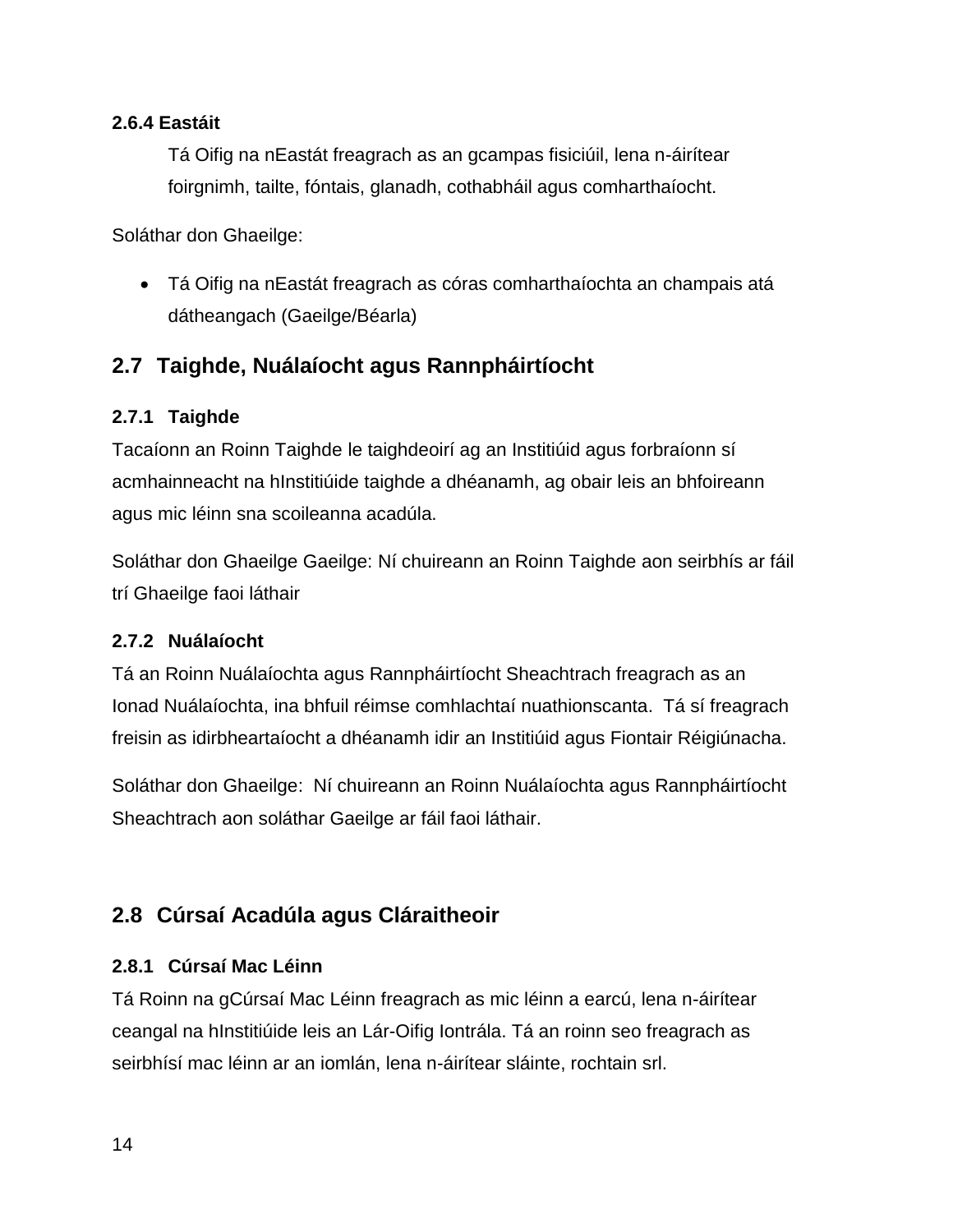Soláthar don Ghaeilge: Ní chuireann Roinn na gCúrsaí Mac Léinn aon soláthar Gaeilge ar fáil faoi láthair.

#### <span id="page-14-0"></span>**2.8.2 Forbairt Oideachais**

Tá an Roinn seo freagrach go ginearálta as foghlaim agus múineadh phróiseas na scrúduithe.

Soláthar don Ghaeilge: Ní chuireann Forbairt Oideachais aon soláthar Gaeilge ar fáil faoi láthair.

#### <span id="page-14-1"></span>**2.8.3 Leabharlann**

Tacaíonn an Leabharlann le foghlaim agus taighde na hInstitiúide trí acmhainní agus seirbhísí faisnéise a sholáthar, mar aon le spásanna foghlama agus oiliúint i litearthacht faisnéise. Cuirtear an tseirbhís ar fáil i bhFoirgneamh Leabharlann Yeats agus ar líne freisin trí láithreán gréasáin na Leabharlainne agus trí Moodle.

Soláthar don Ghaeilge:

- Tá bailiúchán maith de leabhair Ghaeilge agus de leabhair a bhaineann leis an Léann Ceilteach sa Leabharlann
- Bíonn taispeántais, cinn a bhaineann leis an nGaeilge ina measc, ar bun sa Leabharlann
- Tá comhéadan ilteangach (leis an nGaeilge san áireamh) ar an ngléas iasachtaí Féinseirbhíse Mearsheiceála
- Tá cumas teoranta ag an leabharlann ceisteanna fhreagairt agus déileáil le comhfhreagras i nGaeilge

#### <span id="page-14-2"></span>**2.8.4 Bainisteoir Díolachán Idirnáisiúnta**

#### <span id="page-14-3"></span>**2.8.5 Earcaíocht Mac Léinn agus Margaíocht**

Soláthar don Ghaeilge: Ní chuireann aon cheann de na feidhmeanna seo seirbhísí ar fáil i nGaeilge.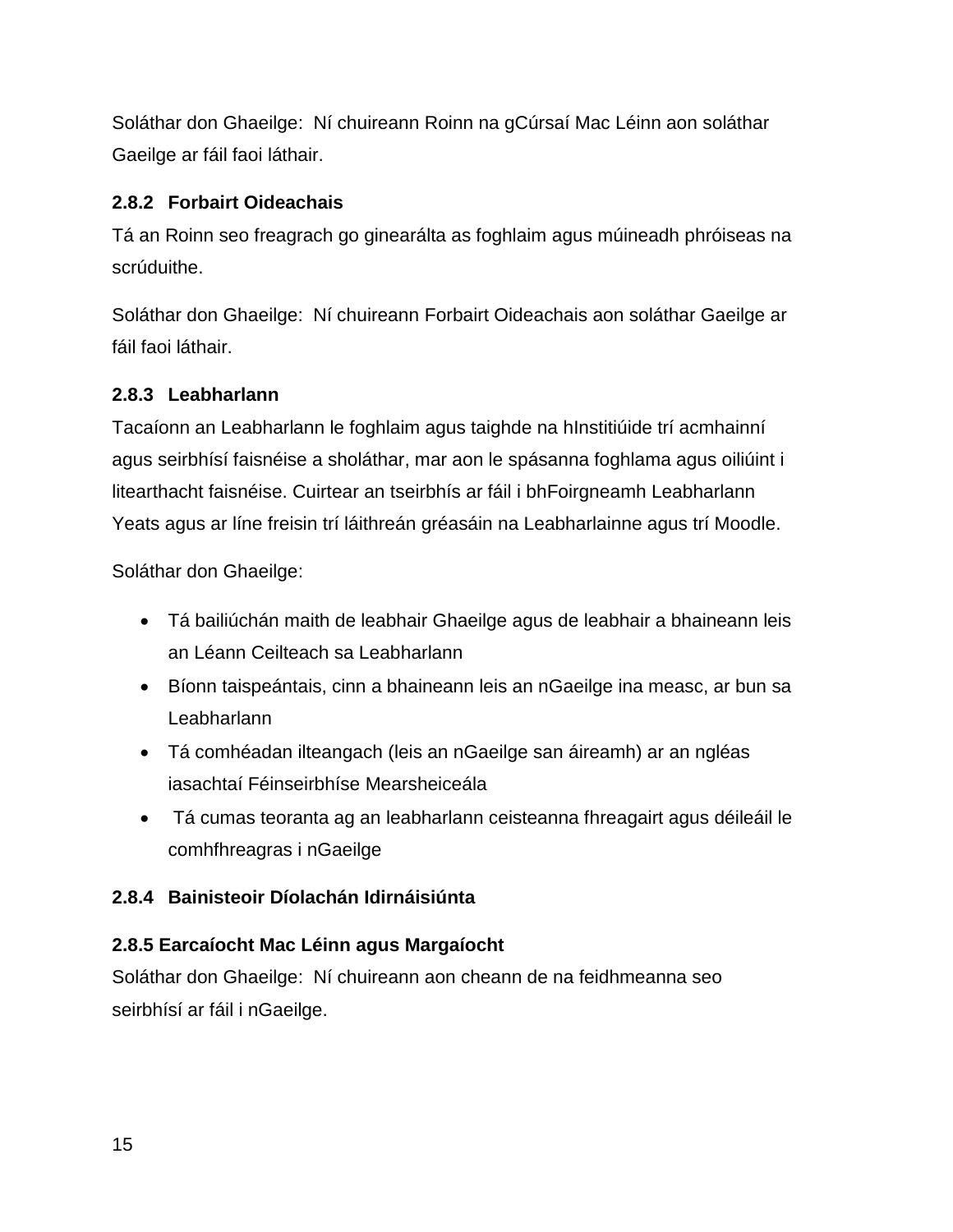#### <span id="page-15-0"></span>**2.9 Forbairt Ar Líne**

#### <span id="page-15-1"></span>**2.9.1 An tIonad don Fhoghlaim Ar Líne**

Déanann an tIonad don Fhoghlaim Ar Líne bainistiú agus forbairt ar oibríochtaí foghlama ar líne na hInstitiúide. Cuireann an tIonad raon cúrsaí fochéime agus iarchéime ar fáil do chianfhoghlaimeoirí in Éirinn agus thar lear. Cuireann an tlonad don Fhoghlaim Ar Líne ollchúrsaí oscailte ar líne (Massive Open Online Courses) ar fáil freisin.

Soláthar don Ghaeilge: Ní chuireann an tIonad don Fhoghlaim Ar Líne aon seirbhís ar fáil trí Ghaeilge faoi láthair.

#### <span id="page-15-2"></span>**2.9.2 Seirbhísí TF**

Déanann Seirbhísí TF teicneolaíocht faisnéise a bhainistiú ag an Institiúid, lena náirítear an líonra.

Soláthar don Ghaeilge: Ní chuireann Seirbhísí TF aon seirbhís ar fáil trí Ghaeilge faoi láthair.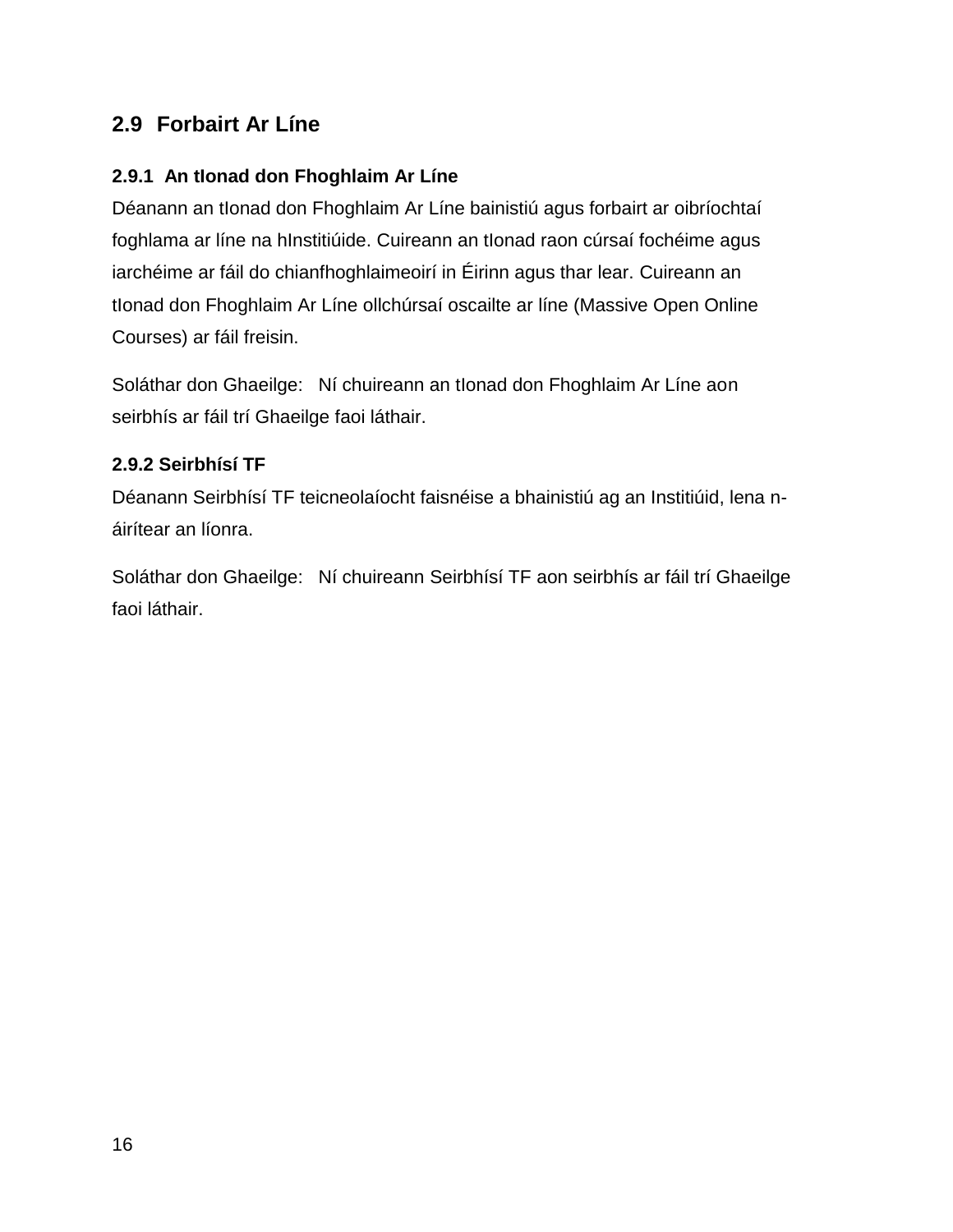## <span id="page-16-0"></span>**3 Feabhas a Chur ar Sheirbhísí atá le Soláthar go Dátheangach**

#### <span id="page-16-1"></span>**3.1 Intreoir**

Níl an Institiúid Teicneolaíochta, Sligeach ag tuar go mbeidh éileamh díreach ann cúrsaí a chur ar fáil trí Ghaeilge. Ach tá Comhaontas Chonnacht-Uladh bunaithe aici i gcomhar le hInstitiúid Teicneolaíochta na Gaillimhe-Maigh Eo agus le hInstitiúid Teicneolaíochta Leitir Ceanainn, comhaontas a bhfuil sé mar aidhm aige Ollscoil Teicneolaíochta a bhunú. Oibríonn an Institiúid Teicneolaíochta, Sligeach i gcomhar leis na hinstitiúidí sin freisin agus le hOllscoil na hÉireann, Gaillimh i mBraisle Réigiún an Iarthair. Tá na hinstitiúid seo aitheanta as seirbhísí a chur ar fáil do cheantair Ghaeltachta, agus tá seans ann go mbeadh IT, Sligeach páirteach i gcláir a chur ar fáil do cheantair Ghaeltachta sa todhchaí.

#### <span id="page-16-2"></span>**3.2 Grúpa Oibre Gaeilge na hInstitiúide Teicneolaíochta, Sligeach**

Tá suim ag grúpa beag den fhoireann oibriú trí Ghaeilge agus ar thionscadail a bhaineann leis an nGaeilge, mar a luadh i Cuid 2.1 thuas. Táthar ag moladh go ndéanfaí Grúpa Oibre Gaeilge as an ngrúpa seo a thiocfaidh le chéile ar bhonn rialta chun na feabhsuithe atá molta don tseirbhís i nGaeilge a bhfuil cur síos orthu thíos a chur chun cinn. Reáchtálfar cruinnithe an ghrúpa seo i nGaeilge a mhéid agus is féidir.

Bíodh is go raibh an anailís i gCaibidil 2 bunaithe ar ghrádlathas riaracháin na hInstitiúide lena gcuimsítear Scoileanna agus Ranna, beidh na moltaí seo a leanas trasrannach go ginearálta agus bunaithe ar thrí théama: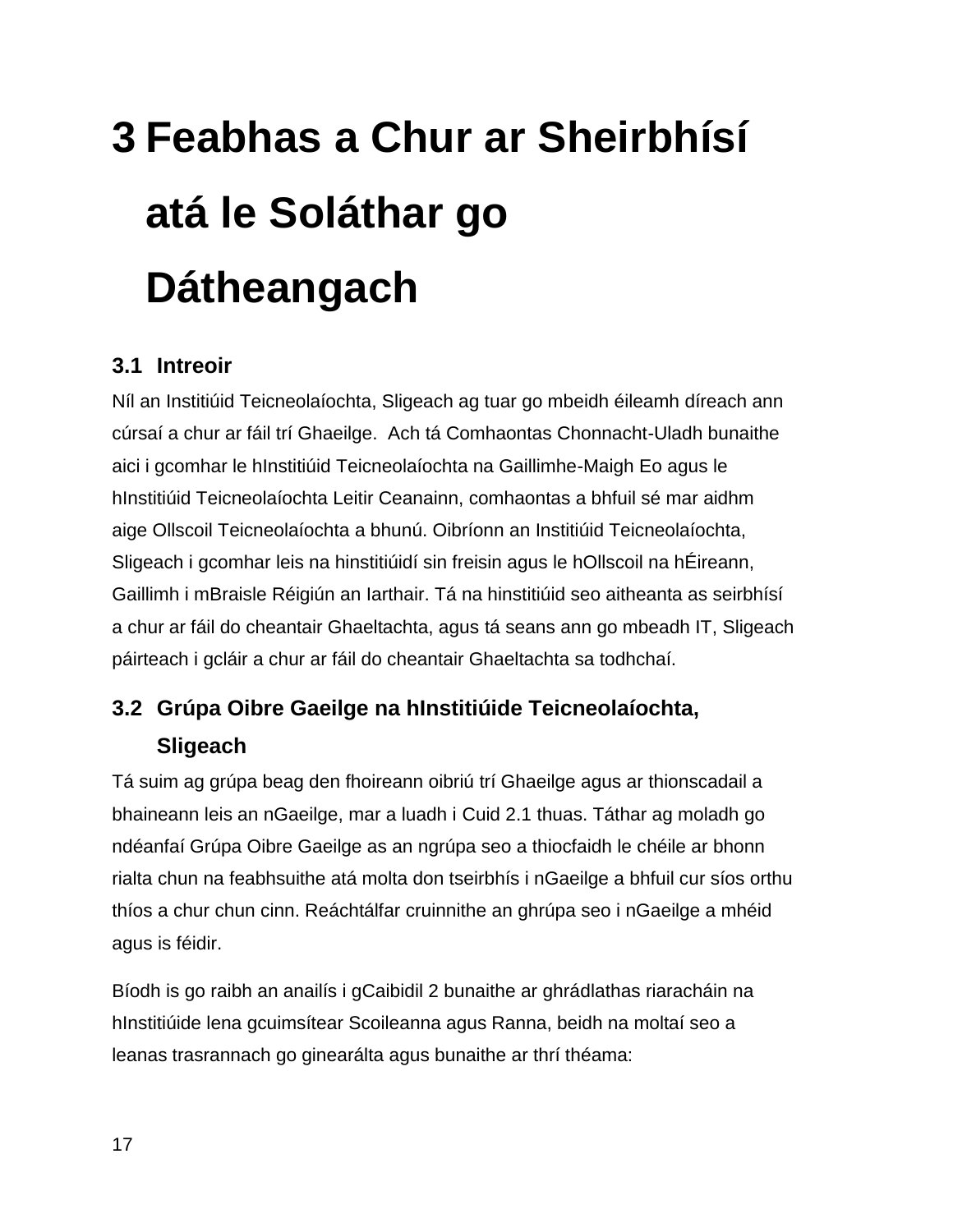- Modh Cumarsáide leis an bPobal
- Oiliúint, Oideachas agus Forbairt Foirne
- Tuairimí a Athrú

#### <span id="page-17-0"></span>**3.3 Modh Cumarsáide leis an bPobal**

Déanann an Institiúid cumarsáid leis an bpobal trí na meáin seo a leanas den chuid is mó agus is trí Bhéarla a dhéantar faoi láthair í.

- Réamheolaire
- Foirmeacha iarratais / Bróisiúir / Bileoga Eolais
- Próiseas Iarratas ar líne
- Foilseacháin ilchineálacha
- Láithreán Gréasáin
- Ríomhphost
- Litreacha
- Cumarsáid ó bhéal
- Caidreamh Poiblí

Tá na gealltanais seo a leanas á ndéanamh i ndáil leis an scéim teanga seo.

#### <span id="page-17-1"></span>**3.3.1 Réamheolaire**

Níl an Institiúid ag súil go gcuirfí an réamheolaire ar fad ar fáil go dátheangach i rith na scéime seo i bhfianaise na srianta atá ar acmhainní faoi láthair. Cuirfear ceannteidil codanna agus teidil clár sa réamheolaire ar fáil go dátheangach. Cuirfear ábhar atá dírithe go sonrach ar an margadh idirnáisiúnta ar fáil sa teanga atá cuí don mhargadh sin.

Amscála: Eagrán 2020 den réamheolaire

#### <span id="page-17-2"></span>**3.3.2 Foirmeacha iarratais / Bróisiúir / Bileoga Eolais**

Eiseofar foirmeacha iarratais díreacha do mhic léinn fochéime agus iarchéime go dátheangach. Cuirfear tús le clár chun bróisiúir agus bileoga eolais a thairgeadh go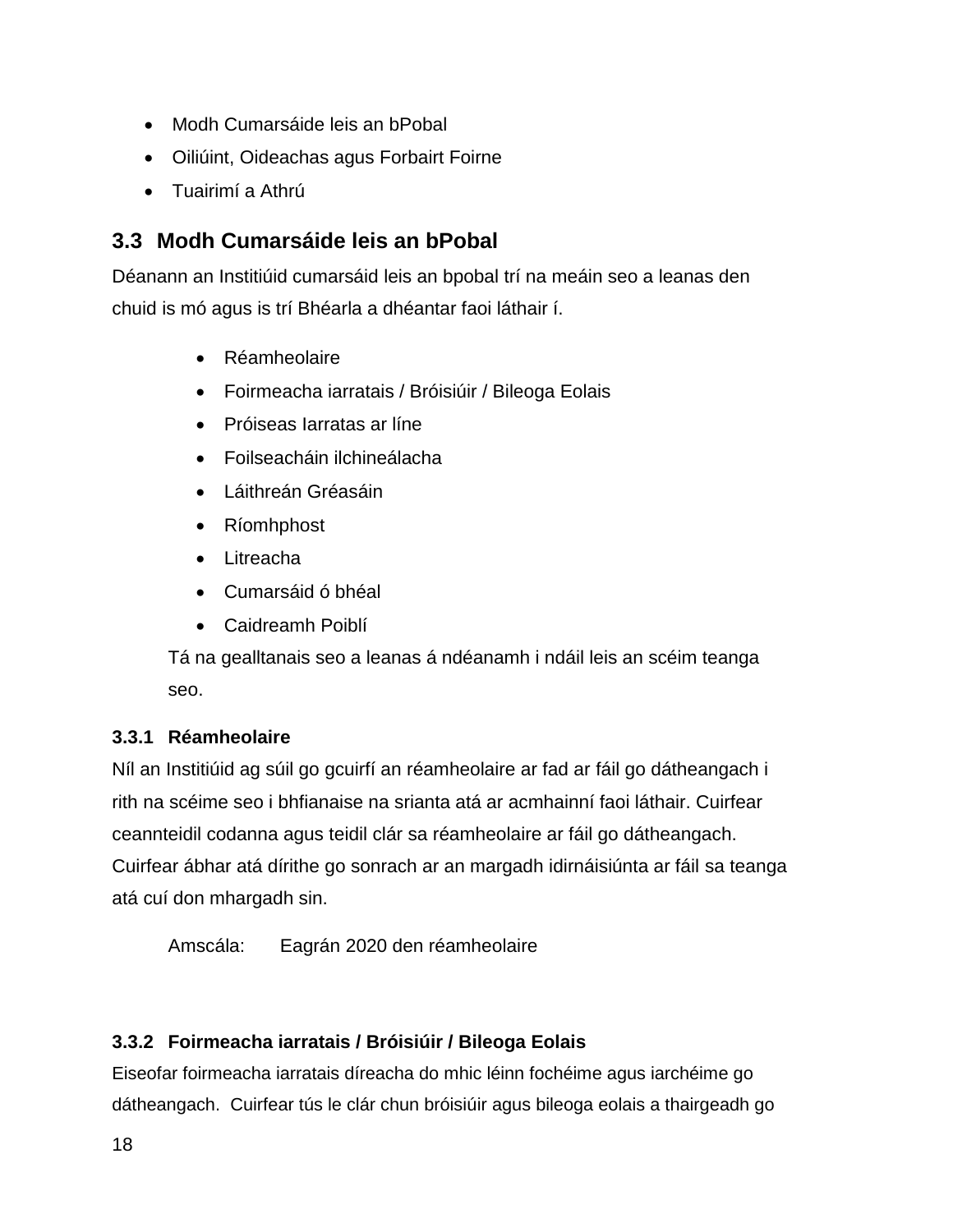dátheangach ag tosú leis an leabharlann. Foilseofar tuarascálacha comhairleoirí agus saintuairiscí teicniúla sa teanga inar cuireadh i láthair ó thús iad.

Amscála: Tús curtha leis i rith Bliain 1 den Scéim

#### **3.3.2.1 Foirmeacha Iarratais na Leabharlainne**

Tá réimse foirmeacha iarratais ag an Leabharlann le haghaidh ballraíochta seachtraí. Beidh iad siúd in úsáid mar bhonn píolótach le haghaidh foirmeacha dátheangacha agus eiseofar i nGaeilge agus i mBéarla iad.

Amscála: Bliain 1 den Scéim

#### <span id="page-18-0"></span>**3.3.3 Iarratas Ar Líne**

Beidh próisis le haghaidh iarratas ar líne dátheangach freisin ag brath ar fhéidearthachtaí a bhaineann le comhthéacs na teicneolaíochta.

Amscála: Bliain 3 den Scéim

#### <span id="page-18-1"></span>**3.3.4 Foilseacháin Ilchineálacha**

#### **3.3.4.1 Leabhrán Bhronnadh na gCéimeanna**

Foilsítear leabhrán bhronnadh na gcéimeanna do shearmanas bhronnadh na gcéimeanna, arb iad ainmneacha na mac léinn agus a gcéimeanna is ábhar go príomha dó. Beidh na codanna seo a leanas dátheangach:

- Leathanaigh thosaigh
- Teidil na gcúrsaí agus na gclár

Amscála: Faoi dheireadh Bhliain 2 den scéim

#### <span id="page-18-2"></span>**3.3.5 Láithreán Gréasáin**

Tá láithreán gréasáin na hInstitiúide dinimiciúil agus bíonn sé ag athrú de shíor. Tá sé tábhachtach an t-ábhar i nGaeilge a choinneáil chomh cothrom le dáta is atá an t-ábhar i mBéarla. Bíonn baill éagsúla foirne ag soláthar ábhar i mBéarla don suíomh ach is ar líon an-bheag den fhoireann, nó duine amháin fiú, ón nGrúpa Oibre Gaeilge a bheidh an fhreagracht an t-ábhar i nGaeilge a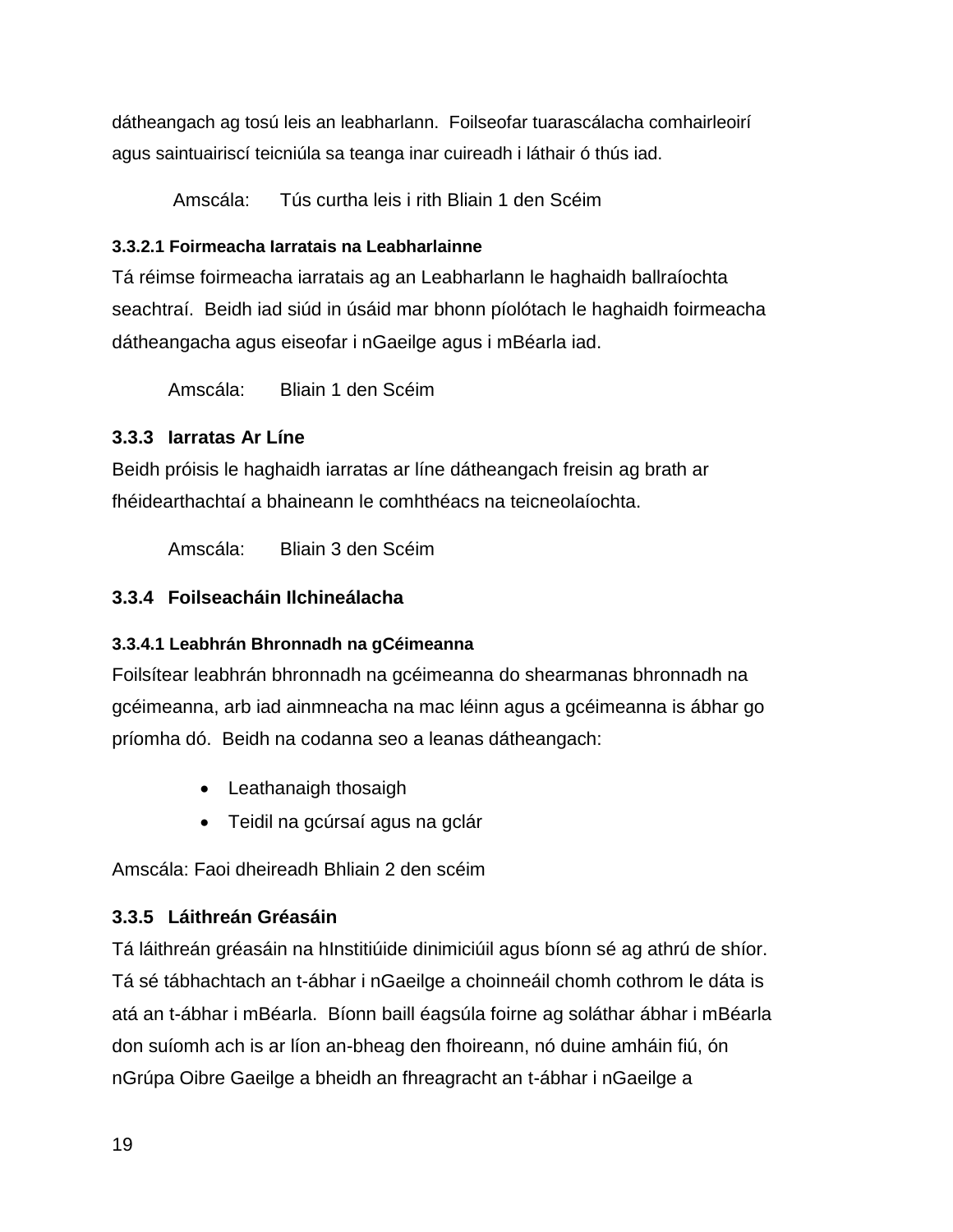chothabháil. Ba cheart, mar sin, glacadh le cur chuige réalaíoch don ábhar Gaeilge ar an láithreán agus béim a chur ar inmharthanacht leanúnach. Moltar go n-ullmhófaí eolas achomair faoin Institiúid, agus go mbeidh naisc ann go dtí príomhchodanna an láithreáin, agus go mbeidh rochtain air ó nasc Gaeilge ar an bpríomhleathanach. Ba cheart go bhfaigheadh baill de Ghrúpa Campais na Gaeilge oiliúint faoin gcaoi le córas bainistíochta inneachair na hInstitiúide a úsáid, agus ba cheart grúpa beag a eagrú ar bhonn sealaíochta chun an leathanach eolais i nGaeilge a athbhreithniú agus a nuashonrú.

Amscála: Deireadh Bhliain 1 den scéim

Tá cuardach catalóige le fáil ar láithreán gréasáin na Leabharlainne. Treoróidh nasc breise an t-úsáideoir chuig scáileán cuardaigh a mbeidh téacs córais i nGaeilge air.

Amscála: Deireadh Bhliain 2 den scéim

#### <span id="page-19-0"></span>**3.3.6 Ríomhphost**

Níl séanadh ríomhphoist ag an Institiúid Teicneolaíochta, Sligeach faoi láthair. Má thugtar ceann isteach, beidh sé dátheangach (Gaeilge/Béarla).

Amscála: Bliain 3 den scéim

Cuirfear freagra caighdeánaithe ar fáil do gach ball foirne chun déileáil le fiosrúcháin ríomhphoist i nGaeilge chomh maith le liosta ainmneacha bhaill an Ghrúpa Oibre Gaeilge ar féidir fiosrúcháin a sheoladh ar aghaidh chucu.

Amscála: Bliain 1 den scéim

#### <span id="page-19-1"></span>**3.3.7 Comhfhreagras Ginearálta**

Ainmneoidh an Institiúid ball foirne tiomnaithe, nó baill fhoirne mar is cuí, chun a bheith freagrach as freagra a thabhairt sa teanga chéanna nuair a dhéanann duine cumarsáid i scríbhinn trí Ghaeilge (rud atá ina oibleagáid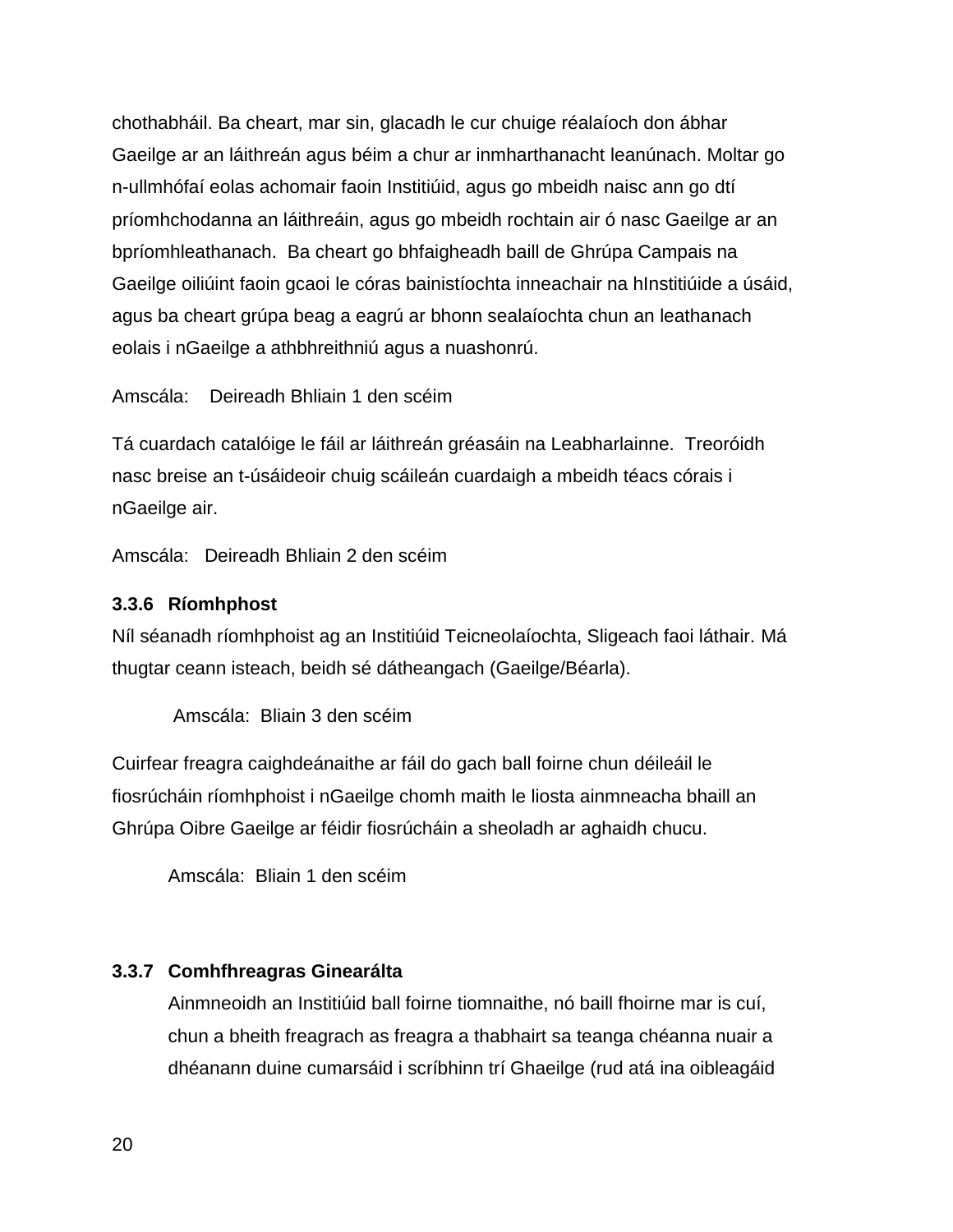reachtúil). Cuirfear oiliúint chuí ar fáil don bhall/do na baill foirne a ainmneofar.

Amscála: Bliain 1 den scéim

#### <span id="page-20-0"></span>**3.3.8 Caidreamh Poiblí**

Eiseofar preasráitis maidir leis an nGaeilge go dátheangach.

Amscála: Láithreach

#### <span id="page-20-1"></span>**3.4 Aistriúchán agus Seirbhísí Tacaíochta eile don Ghaeilge**

Tá ar a laghad ball foirne amháin ag an Institiúid atá in ann aistriúcháin a dhéanamh ar théacsanna gearra cosúil le fógraí earcaíochta. Seolfar cáipéisí níos substaintiúla cosúil le tuarascálacha bliantúla, a gcaithfear iad a aistriú de réir an Achta, chuig comhlachtaí aistriúcháin. Cuirfear iarratas ar thairiscintí amach chun comhlacht aistriúcháin a roghnú ina bhfuil rogha ann an conradh a shíneadh go deireadh na scéime.

Amscála: Bliain 1 den Scéim

#### <span id="page-20-2"></span>**3.5 Oiliúint, Forbairt agus Tacaíocht don Fhoireann**

Sula dtabharfar faoin oiliúint, faoin bhforbairt agus faoi na gníomhaíochtaí tacaíochta atá luaite thíos, tá sé i gceist suirbhé a dhéanamh i measc fhoireann uile na hInstitiúide d'fhonn trí ghrúpa a aithint:

 Foireann a bhfuil buneolas ar an nGaeilge acu agus iad tiomanta lena húsáid i gcomhthéacs na hoibre. Táthar ag súil go mbunófar an Grúpa Oibre Gaeilge ar na baill foirne seo.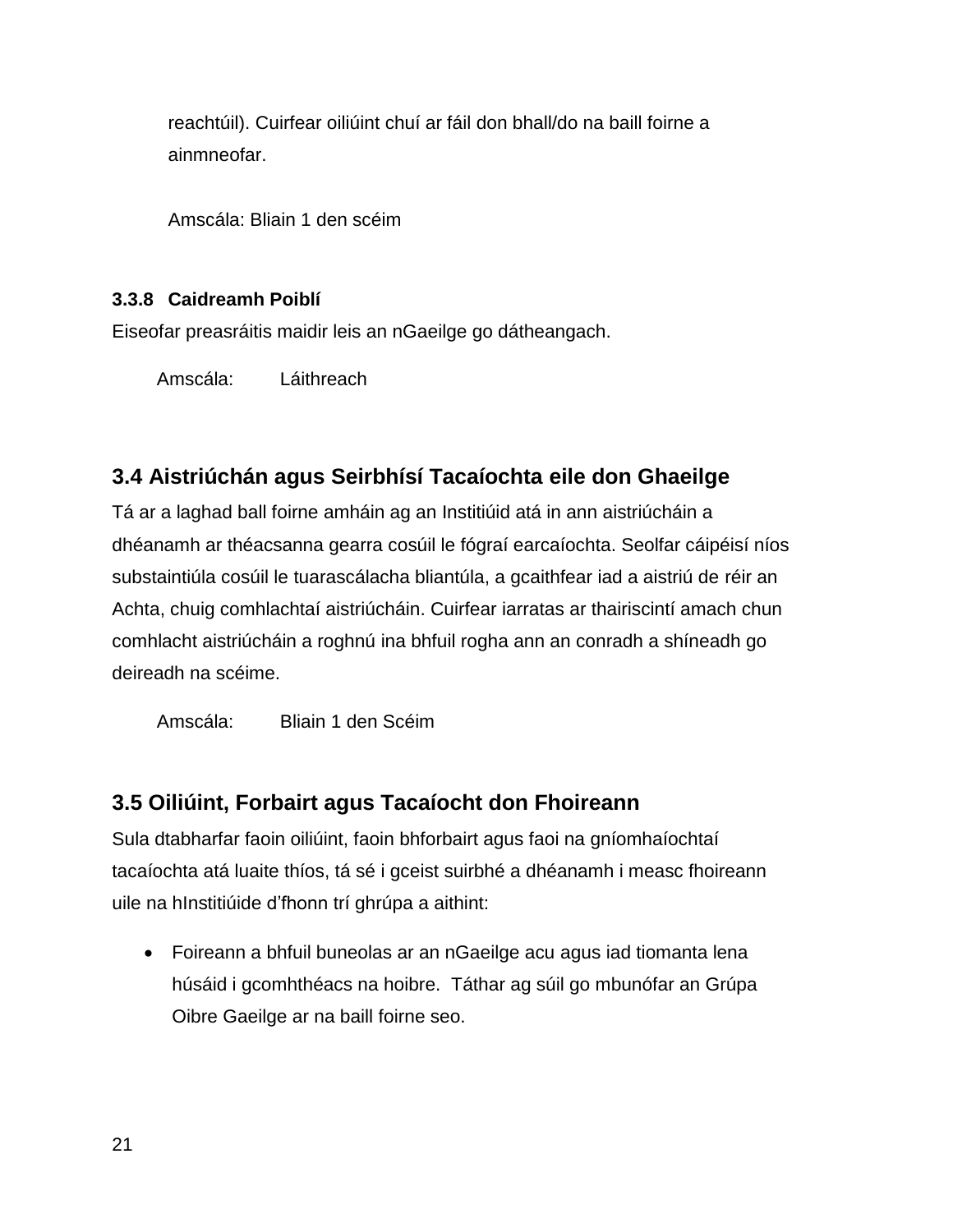- Foireann a bhfuil dearcadh dearfach acu ar an nGaeilge ach nach bhfuil róthiomanta í a úsáid ar bhonn praiticiúil nó iad siúd ar a gcuireann a leibhéal líofachta nó muiníne bac orthu í a úsáid.
- Foireann nach bhfuil báúil faoi láthair leis an teanga agus le hiarrachtaí seirbhísí trí Ghaeilge a fheabhsú.

#### <span id="page-21-0"></span>**3.5.1 Oiliúint, Forbairt agus Tacaíocht do Ghrúpa Oibre na Gaeilge**

Is é Grúpa Oibre na Gaeilge a réiteoidh an chuid is mó de na tionscnaimh a bhfuil cur síos orthu i Cuid 3.3. Cuirfear na tacaí seo a leanas ar fáil:

- Reáchtálfar cruinniú rialta den ghrúpa trí mheán na Gaeilge a mhéid agus is féidir.
- Cuirfear spás ar leataobh ar chóras Moodle na hInstitiúide a mbeidh codanna air atá dírithe ar Ghrúpa Oibre na Gaeilge chun go gcuirfí ar an eolas iad faoi sheirbhísí agus cáipéisí úsáideacha ar líne etc. agus chun fóram plé a chur ar fáil. Is í an Ghaeilge teanga na codanna sin.
- Oiliúint inmheánach faoi fhoclóirí atá ar fáil ar líne, córas bunúsach bainistíochta inneachair don ghréasán, córas teachtaireachtaí fóin srl.
- Feasacht a chothú maidir le hacmhainní agus eagraíochtaí a thacaíonn le hobair phraiticiúil i nGaeilge
- Rochtain ar fhoilseacháin i nGaeilge ar líne agus i gcló
- Rochtain ar phacáistí féinmhúinte agus ar ghraiméir chun líofacht agus cruinneas na teanga a fheabhsú
- Rochtain agus tacaíocht airgid chun tabhairt faoi mheánchúrsaí nó ardchúrsaí cuí a chuirtear ar fáil go háitiúil nó ar líne

Amscála: Moltar go gcuirfí tacaí ar fáil agus go bhforbrófaí nósanna imeachta i rith Bhliain 1 den Scéim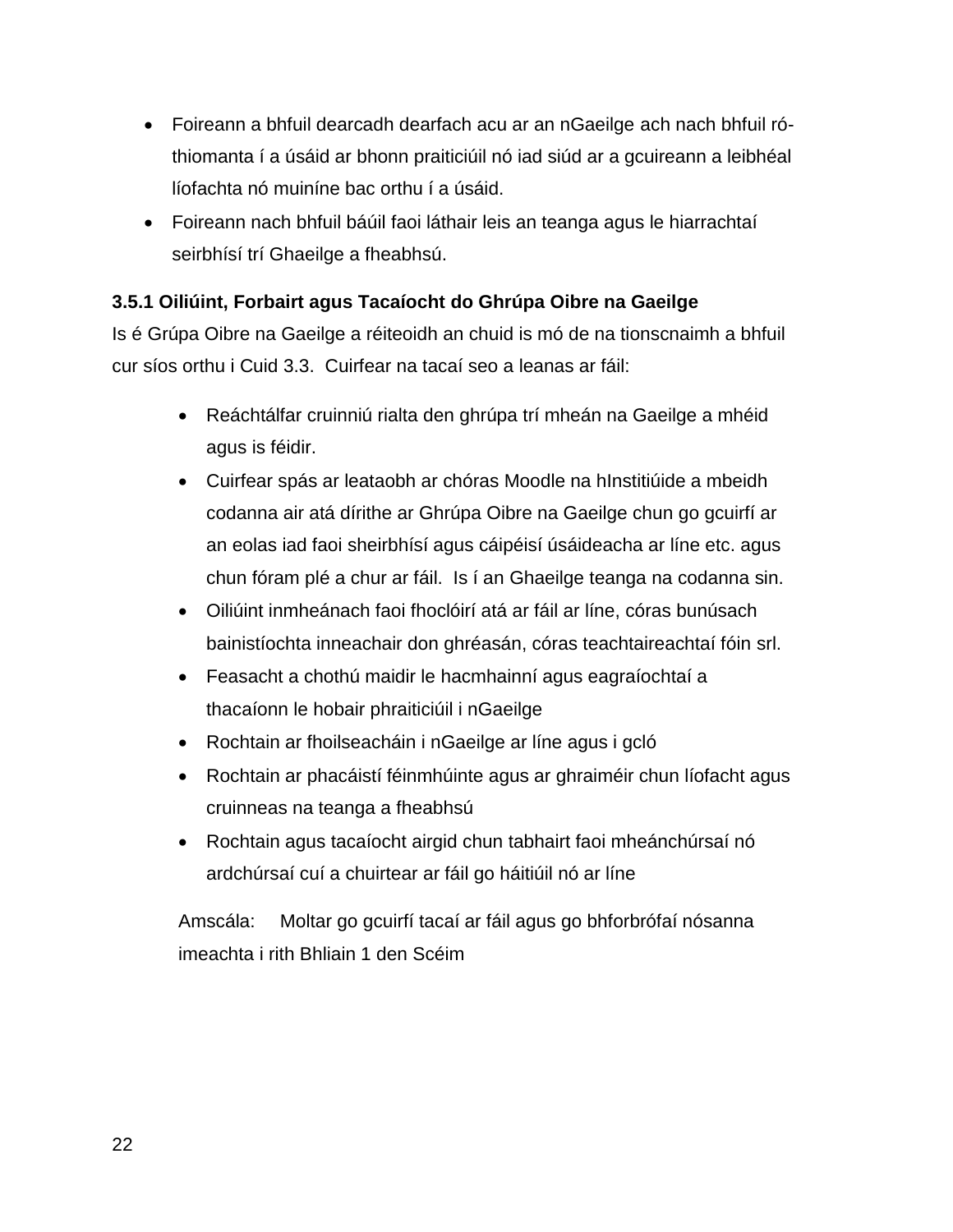#### <span id="page-22-0"></span>**3.5.2 Oiliúint, Forbairt agus Tacaíocht dóibh siúd a bhfuil dearcadh dearfach agus suim ghinearálta acu i leith na Gaeilge.**

Is suirbhé a shocróidh méid an ghrúpa seo. Is é an sprioc a bheidh leis dearcadh dearfach i leith na Gaeilge a chothú i measc an ghrúpa. Cuirfear na tacaíochtaí seo a leanas ar fáil:

- Ag brath ar shuim agus acmhainní, déanfar iarracht bunrang Gaeilge a eagrú chun go dtógfaí ar an "Cúpla Focal" agus go bhforbrófaí eolas oibre ar Ghaeilge shimplí scríofa agus labhartha. Bunaithe ar thaithí roimhe seo, d'fheadfaí go mbeidh sé deacair go leor uimhreacha a mhealladh don rang agus le leanúnachas freastail a chothú.
- Beidh codanna dátheangacha agus codanna Béarla ar an spás ar Moodle ar tagraíodh dó i gCuid 3.5.1 thuas. Áireofar leis ábhar ar chultúr agus cúlra na Gaeilge agus beidh eolas ann faoi imeachtaí i rith Sheachtain na Gaeilge agus ag amanna eile arbh fhéidir gur spéis leis an ngrúpa iad.
- Seachtain na Gaeilge. Eagrófar imeachtaí Gaeilge sa leabharlann agus déanfar gach iarracht an líon is mó daoine agus is féidir ar an gcampas ar spéis leo an Ghaeilge a mhealladh.
- Intreoir ar Sheimineár Seachtainiúil maidir le Cultúr agus Teanga na hÉireann. Moltar go reáchtálfar seimineár ag am lóin sa leabharlann uair amháin in aghaidh na seachtaine i rith na bliana acadúla ina ndéiléalfar leo seo a leanas:
	- o Roinnt gnéithe de theanga na Gaeilge (mar shampla: an briathar "bí" i gcomparáid leis an gcopail; na hathruithe tosaigh ag tús focal; an briathar i dtosach etc.). Seans go bhféachfar orthu seo mar dheismireáin shuimiúla seachas mar ghramadach phraiticiúil agus is í an aidhm a bheadh leo ná dearcadh nua i leith na teanga a chothú.
	- o Gné de stair na Gaeilge
	- o Sampla de litríocht na Gaeilge atá aistrithe
		- Tabhair faoi deara: D"fhéadfadh ranganna, imeachtaí Sheachtain na Gaeilge agus na seimineáir sheachtainiúla atá molta a bheith oscailte do mhic léinn freisin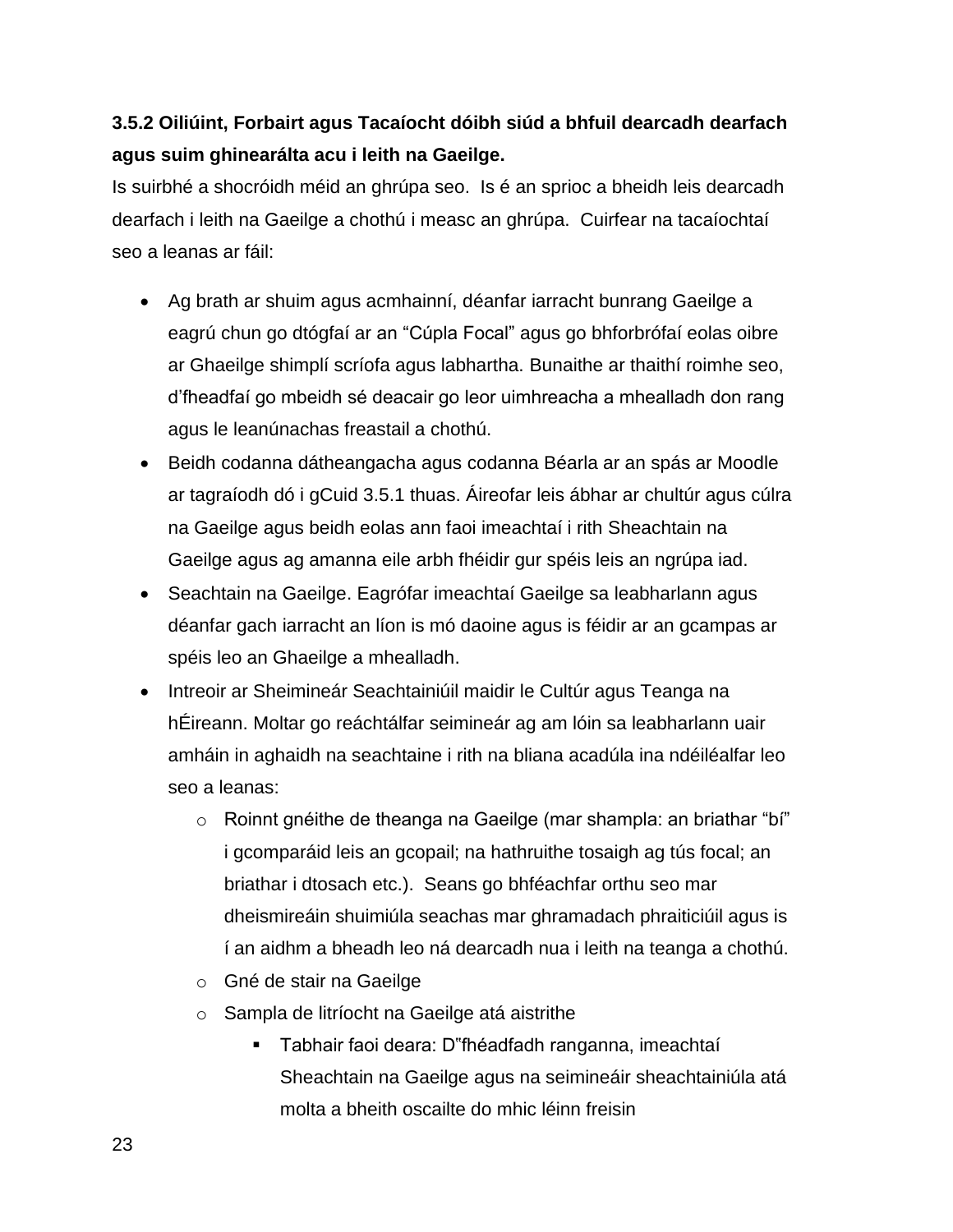Táthar ag súil, le himeacht ama, go gcabhróidh na moltaí seo chun spéis agus tiomantas tuilleadh foirne a fhorbairt agus spreagadh a thabhairt dóibh feabhas a chur ar a n-inniúlacht agus a líofacht ar bhealach praiticiúil, trí chúrsa a dhéanamh nó trí ábhar féinmhúinte a úsáid. Má éiríonn leo, d"fhéadfaidís páirt a ghlacadh i nGrúpa Oibre na Gaeilge de chainteoirí líofa ar tagraíodh dó thuas, agus tosú ag glacadh le ról gníomhach i seachadadh seirbhísí i nGaeilge.

Amscála: Táthar ag súil go mbeadh na tacaí sin ann ó Bhliain 2 den Scéim

#### <span id="page-23-0"></span>**3.6 Tuairimí a Athrú i measc na Foirne Ginearálta**

Cé go bhfeadfadh bun-ghrúpa Gaeilgeoirí agus grúpa níos leithne a bhfuil dearcadh dearfach acu i leith na teanga a bheith ann, d'fhéadfadh daoine eile bheith ann nach bhfuil báúil leis an teanga nó leis an Acht.

Grúpa amháin nach gcuirtear san áireamh nuair atá cás na Gaeilge á phlé is ea na mic léinn idirnáisiúnta. Is as tíortha éagsúla san Eoraip iad, i measc tíortha eile. Tugtar tús eolais bunúsach dóibh faoi shochaí agus cultúr na hÉireann agus luífeadh sé le réasún déanamh amhlaidh leis an nGaeilge dóibh siúd a mbeadh spéis acu ann. D"fhéadfadh roinnt de na mic léinn sin a bheith ar an eolas faoin nGaeilge cheana féin mar go bhfuil go leor láithreán Gaeilge ar an Idirlíon, agus tá grúpaí foghlaimeoirí agus cainteoirí in go leor tíortha. I gcás na mac léinn nach bhfuil a fhios acu gur ann don Ghaeilge, d"fhéadfadh ionadh a bheith orthu go bhfuil teanga eile seachas Béarla á labhairt in Éirinn agus seans go mbeadh suim acu freastal ar na seimineáir ag am lóin a luadh thuas ag Cuid 3.5.2. Má léiríonn mic léinn idirnáisiúnta suim sa Ghaeilge, d'fheadfadh é sin bheith ina chuidiú le dearcadh phobal na hInstititiúde go ginearálta ar an Ghaeilge a athrú, lena náirítear an fhoireann.

I measc na dtionscnamh eile a d'fhéadfadh tuairimí a athrú, áirítear na cinn seo a leanas:

 Léachtaí ócáideacha faoi Mhionteangacha: D"fhéadfadh meon cúngaigeanta a bheith ag daoine i leith na Gaeilge agus an Achta. D"fhéadfaí breathnú go diúltach ar iarrachtaí chun an Ghaeilge a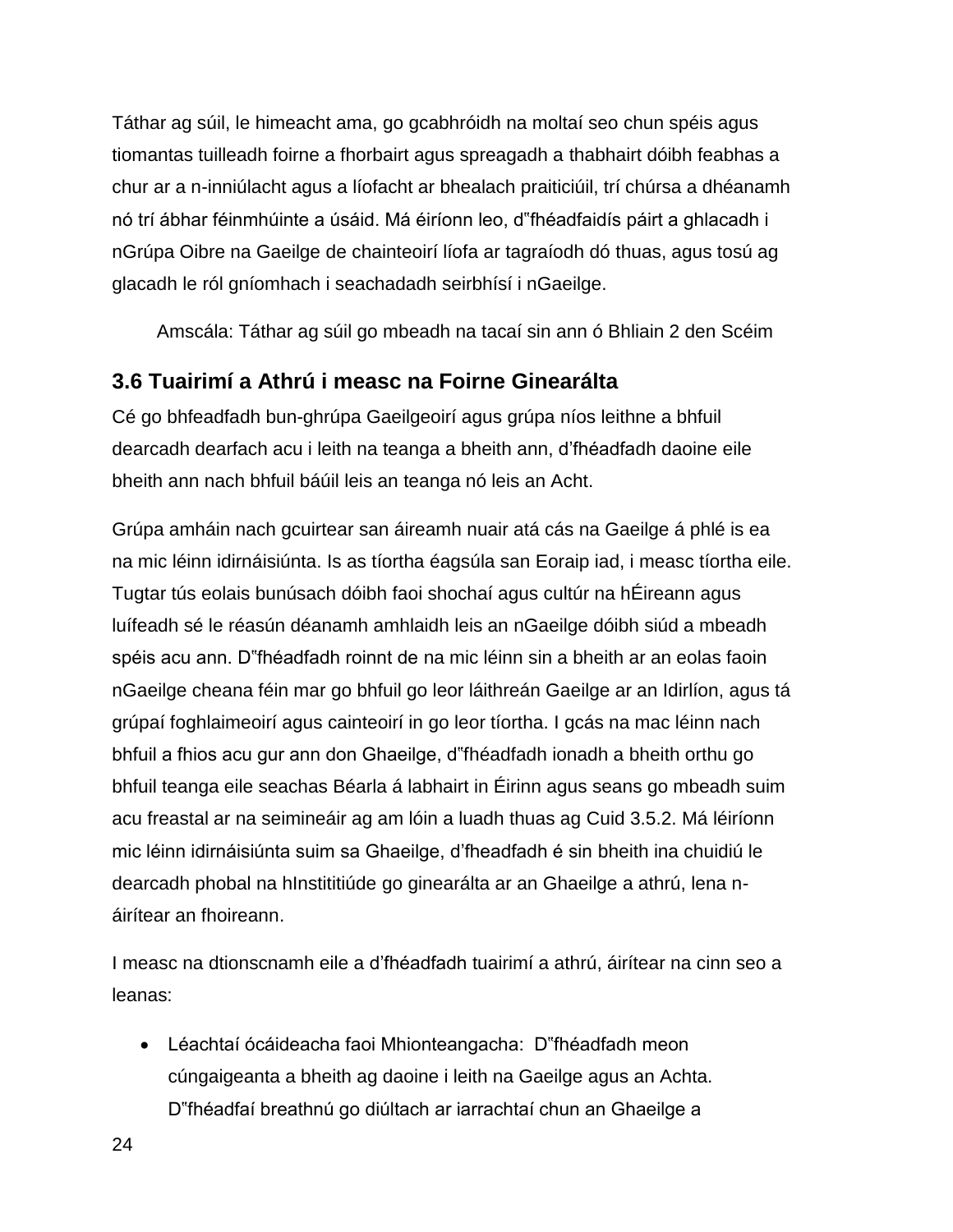athbheochan agus léirítear iad uaireanta mar chur amú acmhainní na tíre. D"fhéadfadh sé a bheith mar thoradh ar léachtaí faoi mhionteangacha, mionteangacha na hEorpa ach go háirithe, go gcuirfí ar a súile do dhaoine gur fiú go mór don tsochaí agus don tír mionteanga a chaomhnú.

 Imeachtaí ina mbíonn cainteoirí Gaeilge líofa nach as Éirinn iad páirteach. Is iomaí duine ar fud an domhain, ina measc roinnt inimirceoirí atá ina gcónaí in Éirinn, a bhfuil ardlíofacht bainte amach acu i nGaeilge. Dá neagrófaí a leithéid d"imeacht do dhaoine cosúil leis sin, bheadh an Ghaeilge á taispeáint ar bhealach dearfach.

Amscála: Dhá léacht i rith thréimhse na scéime

Beidh an Institiúid Teicneolaíochta, Sligeach airdeallach ar na dualgais atá uirthi nuair atá baill foirne nua á n-earcú aici. Cuirfear gach ball foirne nua ar an eolas faoi na deiseanna agus na tionscnaimh nua a bhfuil cur síos orthu thuas.

### <span id="page-24-0"></span>**4 Monatóireacht agus Athbhreithniú**

#### <span id="page-24-1"></span>**4.1 Monatóireacht agus Athbhreithniú**

Déanfaidh Coiste Feidhmiúcháin na hInstitiúide athbhreithniú ar fheidhmíocht éifeachtach na scéime. Is é Grúpa Oibre na Gaeilge go príomha a dhéanfaidh monatóireacht ar fheidhmiú na scéime go laethúil agus cuirfidh sé tuarascáil faoi dhó sa bhliain chuig Coiste Bainistíochta Sinsearaí agus Coiste Feidhmiúcháin na hInstitiúide. Beidh an t-eolas seo a leanas i ngach tuarascáil:

- Achoimre ar an dul chun cinn go dáta ar gach geallantas a tugadh i gCaibidil 3
- Achoimre ar thascanna agus costais aistriúcháin